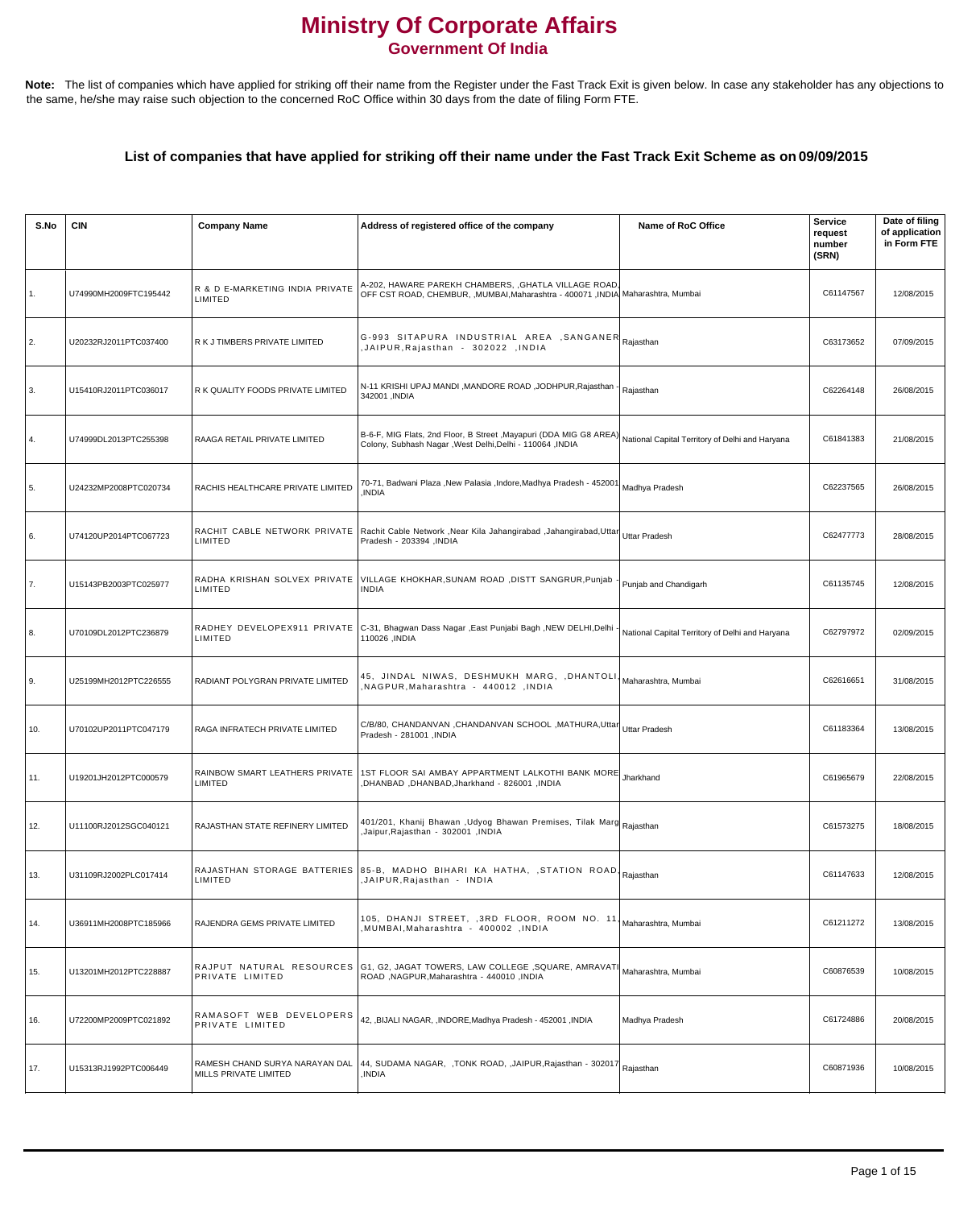| S.No | <b>CIN</b>            | <b>Company Name</b>                              | Address of registered office of the company                                                                                                                                         | Name of RoC Office                                                             | <b>Service</b><br>request<br>number<br>(SRN) | Date of filing<br>of application<br>in Form FTE |
|------|-----------------------|--------------------------------------------------|-------------------------------------------------------------------------------------------------------------------------------------------------------------------------------------|--------------------------------------------------------------------------------|----------------------------------------------|-------------------------------------------------|
| 18.  | U70101RJ2013PTC043804 | RAMJI REALPRO PRIVATE LIMITED                    | SHOP NO. 17 & 18, KHORA BISAL , TEHSIL AMER, JAIPUR Rajasthan<br>JAIPUR, Rajasthan - 302001, INDIA                                                                                  |                                                                                | C62219068                                    | 26/08/2015                                      |
| 19.  | U34103TG1996PLC024337 | RANISHA AUTOMOBILES LIMITED                      | A7, INDUSTRIAL ESTATE, SANATH NAGAR, HYDERABAD, Telangana<br>500018, INDIA                                                                                                          | Andhra Pradesh                                                                 | C61817078                                    | 21/08/2015                                      |
| 20.  | U15549AS2012PTC011146 | LIMITED                                          | RAUSHEENA BREWERY PRIVATE   MAHALAYA ROAD, DIBRUGARH, Assam - 786001, INDIA                                                                                                         | Assam, Tripura, Manipur, Nagaland, Meghalaya,<br>Arunachal Pradesh and Mizoram | C63410757                                    | 09/09/2015                                      |
| 21.  | U45200BR2003PTC010428 | RAUT CONTRACT PRIVATE LIMITED                    | H/O SATENDRA RAUT, AT-SEMARBARI, , P.O.-DHANAHA, , WEST<br>CHAMPARAN BETIAH, Bihar - INDIA                                                                                          | Bihar                                                                          | C63026025                                    | 04/09/2015                                      |
| 22.  | U18109MH2009PTC193116 | RAVECHI GARMENTS PRIVATE LIMITED                 | 7A, T.K. INDUSTRIAL ESTATE, GUPTA WADI, OPP , PRABHODHAN<br>THACKREY UDYAN, SEWRI (W), MUMBAI, Maharashtra - 400015 Maharashtra, Mumbai<br>INDIA.                                   |                                                                                | C63310890                                    | 08/09/2015                                      |
| 23.  | U40101MH2008PTC185294 | RAVIOZONE HYDRO ENERGIES<br>PRIVATE LIMITED      | 901, SUNSET HEIGHT ,HATISKAR MARG ,MUMBAI,Maharashtra<br>400025, INDIA                                                                                                              | Maharashtra, Mumbai                                                            | C60999083                                    | 11/08/2015                                      |
| 24.  | U40103MH2008PTC180888 | LIMITED                                          | RAVIZONE HYDRO POWER PRIVATE   901 SUNSET HEIGHTS, HATISKAR MARG, PRABHADEVI<br>MUMBAI, Maharashtra - 400025, INDIA                                                                 | Maharashtra, Mumbai                                                            | C61042800                                    | 11/08/2015                                      |
| 25.  | U45201BR2013PTC020476 | RBM HOMES PRIVATE LIMITED                        | H/O-17, KASTURBA PATH, NORTH S.K. PURI, PATNA, Bihar - 800013<br>INDIA.                                                                                                             | Bihar                                                                          | C60984010                                    | 11/08/2015                                      |
| 26.  | U51909MH2005PTC153092 | PRIVATE LIMITED                                  | REALFLAG TRADING COMPANY 58 MAHARASHTRA BHAVAN4TH FLOOR BORA MASJID ,STREET Maharashtra, Mumbai<br>FORT , MUMBAI, Maharashtra - 400001, INDIA                                       |                                                                                | C61243259                                    | 13/08/2015                                      |
| 27.  | U51909MH2005PTC153091 | PRIVATE LIMITED                                  | $\mid$ REALSTAR TRADING COMPANY $\mid$ 58 MAHARASHTRA BHAVAN4TH FLOOR BORA MASJID STREET $\mid$ Maharashtra, Mumbai<br>, FORT , MUMBAI, Maharashtra - 400001, INDIA                 |                                                                                | C61243903                                    | 13/08/2015                                      |
| 28.  | U15410CT2014PTC001449 | BEVERAGES PRIVATE LIMITED                        | REAMAGING INDIA FOOD & Beside Matashree Apartment ,Torwa ,Bilaspur,Chhattisgarh - 495002 Chhattisgarh<br>INDIA.                                                                     |                                                                                | C61684361                                    | 19/08/2015                                      |
| 29.  | U74140DL2004PTC130850 | RECERCHE SERVICES INDIA PRIVATE<br>LIMITED       | E-323 , GREATER KAOLASH 1 , NEW DELHI, Delhi - 110048 , INDIA                                                                                                                       | National Capital Territory of Delhi and Haryana                                | C61362893                                    | 14/08/2015                                      |
| 30.  | U63040DL2011PTC215266 | LIMITED                                          | RED MAPLE HOLIDAYS PRIVATE   49 AMRIT NAGAR, NDSE-I, NEW DELHI, Delhi - 110003, INDIA                                                                                               | National Capital Territory of Delhi and Haryana                                | C62037254                                    | 24/08/2015                                      |
| 31.  | U85110CT2007PTC020438 | LIMITED.                                         | RED TO GREEN SERVICES PRIVATE FIRST FLOOR BURHANI PLAZA ,MAIN ROAD, PANDRI Chhattisgarh<br>RAIPUR, Chhattisgarh - 492004, INDIA                                                     |                                                                                | C62029871                                    | 24/08/2015                                      |
| 32.  | U72200PN2002PTC016787 | REDOX BIOSYSTEMS PRIVATE LIMITED                 | PLOT NO 29/2 D-II BLOCKMIDC CHINCHWAD, PUNE, Maharashtra Maharashtra, Pune<br>411019, INDIA                                                                                         |                                                                                | C63446009                                    | 09/09/2015                                      |
| 33.  | U70102KA1991PTC012576 | REKHI BUILDERS AND DEVELOPERS<br>PRIVATE LIMITED | 104-B, BROOKLYN APARTMENTS63, BANASWADI ROAD, Karnataka<br>BANGALORE , BANGALORE, Karnataka - 560033, INDIA                                                                         |                                                                                | C61239000                                    | 13/08/2015                                      |
| 34.  | U51101MH2008PTC181260 |                                                  | RELIANCE AGRO TRADING & GROUND FLOOR, 15/16, BHUPEN CHAMBERS, 9, DALAL Maharashtra, Mumbai<br>AUGO01, INDIA - MARKETING PRIVATE LIMITED STREET, FORT , MUMBAI, Maharashtra - 400001 |                                                                                | C62735105                                    | 01/09/2015                                      |
| 35.  | U51397BR2013PTC020049 | REMEDIUM BIOTEC PRIVATE LIMITED                  | SHIV PANNA PLAZA, KALAYANI CO OPERATIVE, SATYA GAS<br>GODAWN, HARNICHAK BRAHMPUR ROAD, ANISHABAD Bihar<br>PATNA, Bihar - 800002, INDIA                                              |                                                                                | C61584439                                    | 18/08/2015                                      |
| 36.  | U45201RJ2013PTC044129 | RENU LANDMART PRIVATE LIMITED                    | VILLAGE-KHANDEL, TEH- PHULERA , RAILWAY STATION KE PASS Rajasthan<br>(SAMBHAR), JAIPUR, Rajasthan - 303604, INDIA                                                                   |                                                                                | C61994802                                    | 23/08/2015                                      |
| 37.  | U45200BR2012PTC018545 | RESIDENCE BUILDERS PRIVATE<br>LIMITED            | $\big $ HAROON COLONY SECTOR NO - 1 ,ROAD NO - 3, PHULWARI $\big _\text{Bihar}$<br>SHARIF, PATNA, Bihar - 801505, INDIA                                                             |                                                                                | C61424602                                    | 17/08/2015                                      |
| 38.  | U15494DL2010PTC211321 | RIAN AGRO PRIVATE LIMITED                        | E-137, GREATER KAILASH - II, , NEW DELHI, Delhi - 110048, INDIA                                                                                                                     | National Capital Territory of Delhi and Haryana                                | C61986386                                    | 23/08/2015                                      |
| 39.  | U14299TN1992PLC021938 | RICH STONES (INDIA) LIMITED                      | No.103, Old no.43, First Floor, , Kodambakkam High Road, T.Nagar<br>Chennai, Tamil Nadu - 600017, INDIA                                                                             | Tamil Nadu, Chennai, Andaman and Nicobar<br>Islands                            | C62303680                                    | 27/08/2015                                      |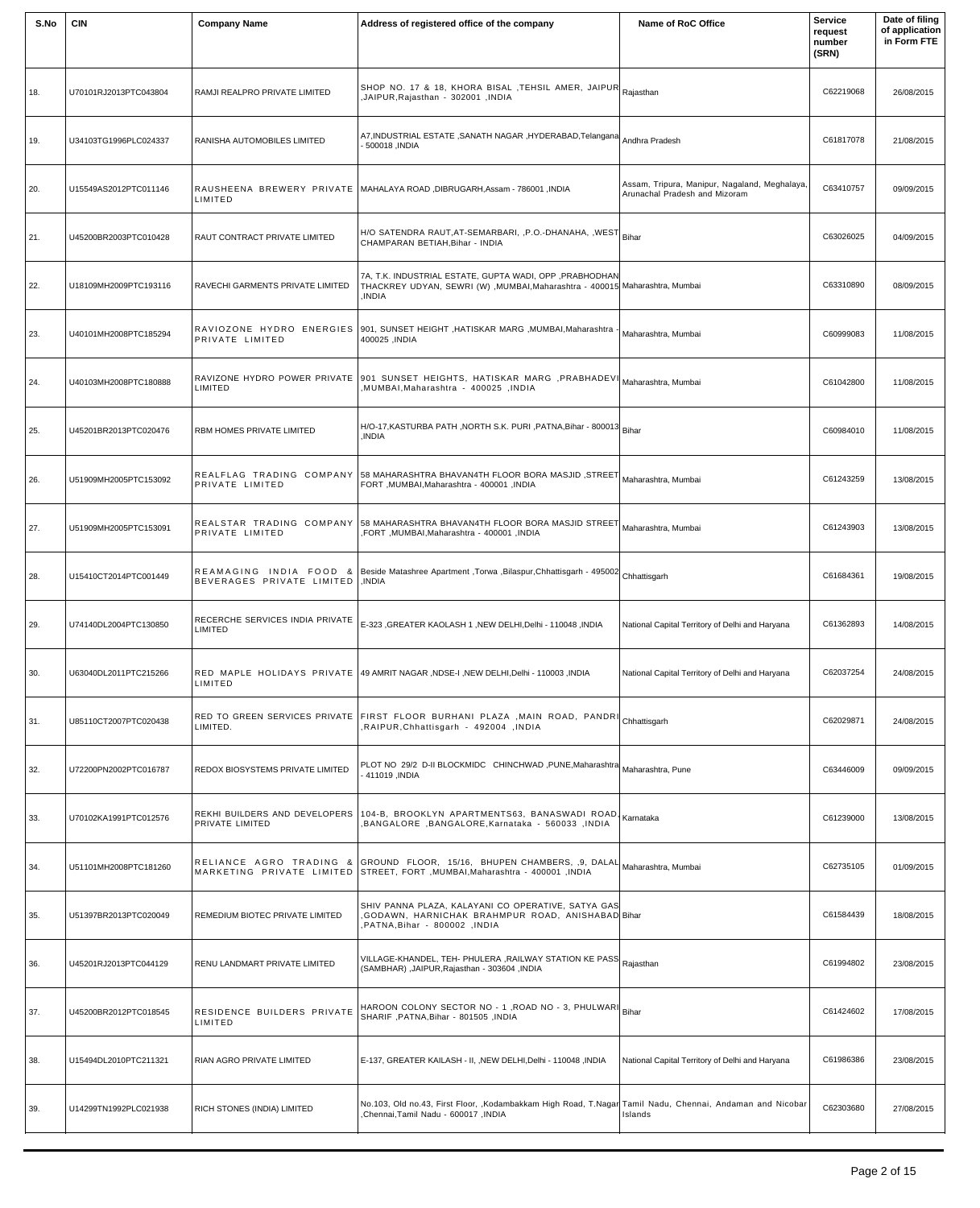| S.No | <b>CIN</b>            | <b>Company Name</b>                                 | Address of registered office of the company                                                                                                                 | Name of RoC Office                              | <b>Service</b><br>request<br>number<br>(SRN) | Date of filing<br>of application<br>in Form FTE |
|------|-----------------------|-----------------------------------------------------|-------------------------------------------------------------------------------------------------------------------------------------------------------------|-------------------------------------------------|----------------------------------------------|-------------------------------------------------|
| 40.  | U74140DL2008PTC176189 | RINKY ESTATE MANAGEMENT<br>SERVICES PRIVATE LIMITED | D-924 NEW FRIENDS COLONY , NEW DELHI, Delhi - 110065 , INDIA                                                                                                | National Capital Territory of Delhi and Haryana | C61548939                                    | 18/08/2015                                      |
| 41.  | U74900KA2009PTC049660 | RISK FOCUS INDIA PRIVATE LIMITED                    | Flat No. 18062, Tower 18, Floor 6, Prestige Shantiniketan, Whitefield Karnataka<br>Main Road, , BANGALORE, Karnataka - 560048, INDIA                        |                                                 | C60968955                                    | 11/08/2015                                      |
| 42.  | U17290RJ2012PTC041159 | RITU VIKAS EXPORT PRIVATE LIMITED                   | 4/238, VIDHYADHAR NAGAR, JAIPUR, Rajasthan - 302039, INDIA                                                                                                  | Rajasthan                                       | C62689989                                    | 01/09/2015                                      |
| 43.  | U63040DL2000PTC104548 | RK AIRTRUCKERS PRIVATE LIMITED                      | 1549 CHURCH ROADKASHMERTE GATE ,DELHI,Delhi - 110006 National Capital Territory of Delhi and Haryana<br>INDIA                                               |                                                 | C61741476                                    | 20/08/2015                                      |
| 44.  | U72900UP2014PTC062956 | LIMITED                                             | RMPS TRADESOLUTION PRIVATE SHOP NO. 11, GROUND BASEMENT BLOCK NO. C-22, CLOTH Uttar Pradesh<br>MARKET, SANJAY PLACE , AGRA, Uttar Pradesh - 282002 , INDIA  |                                                 | C62057278                                    | 24/08/2015                                      |
| 45.  | U40300HP2009PTC031088 | ROHTANG CONSTRUCTION COMPANY<br>PRIVATE LIMITED     | Village Balsari PO Chhiyal , District Kulu , Kulu, Himachal Pradesh<br>175131, INDIA                                                                        | Himachal Pradesh                                | C61966461                                    | 22/08/2015                                      |
| 46.  | U22222DL2009PTC189168 | ROJUS MEDIA PRIVATE LIMITED                         | 4C POCKET IV MAYUR VIHAR PHASE I , NEW DELHI, Delhi - 110091<br>INDIA,                                                                                      | National Capital Territory of Delhi and Haryana | C63377766                                    | 09/09/2015                                      |
| 47.  | U80904DL2013PTC256359 | RSTC EDUTECH PRIVATE LIMITED                        | U-173, SHAKARPUR, DELHI, Delhi - 110092, INDIA                                                                                                              | National Capital Territory of Delhi and Haryana | C62814363                                    | 02/09/2015                                      |
| 48.  | U70200HR2013PTC048419 | RSV REALTECH PRIVATE LIMITED                        | SHOP NO-10, NH-1, Faridabad, Haryana - 121001, INDIA                                                                                                        | National Capital Territory of Delhi and Haryana | C61772562                                    | 20/08/2015                                      |
| 49.  | U25110KA1973PTC002376 | RUBY MARATT RUBBER PRIVATE<br>LIMITED               | 11, RAJ BHAVAN RD., BANGALORE-1., BANGALORE, Karnataka - Karnataka<br>560001, INDIA                                                                         |                                                 | C61311551                                    | 14/08/2015                                      |
| 50.  | U45400DL2013PTC262204 | RUDRA-NOMAAN INFRATECH PRIVATE<br>LIMITED           | O-53, GROUND FLOOR ,SRINIWASPURI ,DELHI,Delhi - 110065 National Capital Territory of Delhi and Haryana<br><b>INDIA</b>                                      |                                                 | C61925996                                    | 22/08/2015                                      |
| 51.  | U72900HR2011PTC042290 | RUNWAY INFOTECH PRIVATE LIMITED                     | HOUSE NO 1352/29, VIKAS NAGAR GALI NO 2, SONEPAT, Haryana<br>131001 , INDIA                                                                                 | National Capital Territory of Delhi and Haryana | C61394904                                    | 17/08/2015                                      |
| 52.  | U51909CH2012PTC033796 | S D AGENCIES PRIVATE LIMITED                        | N.NO.720, SECTOR-41A , CHANDIGARH, Chandigarh - 160047 , INDIA   Punjab and Chandigarh                                                                      |                                                 | C62997804                                    | 04/09/2015                                      |
| 53.  | U52100TG2012PTC080663 | S K DEALERS PRIVATE LIMITED                         | 6-3-650, Mulgi Bearing No G-1, Maheshwari Chambers , Somajiguda Andhra Pradesh<br>Hyderabad,Telangana - 500082,INDIA                                        |                                                 | C62220496                                    | 26/08/2015                                      |
| 54.  | U51909DL2004PTC129251 | S K K TRADING PRIVATE LIMITED                       | H2/14C, F/F MAVIR ENCLAVE , BENGALI COLONY , DELHI, Delhi<br>110045 , INDIA                                                                                 | National Capital Territory of Delhi and Haryana | C61032488                                    | 11/08/2015                                      |
| 55.  | U52100TG2012PTC080741 | S K LIFESTYLE PRIVATE LIMITED                       | 6-3-650, Mulgi Bearing No G-1, , Maheshwari Chambers, Somajiguda, Andhra Pradesh<br>Hyderabad, Telangana - 500082, INDIA                                    |                                                 | C62223219                                    | 26/08/2015                                      |
| 56.  | U74899DL2004PTC126466 | S R BOOKS PRIVATE LIMITED                           | E-604, PRINCE APARTMENTS, PLOT NO.-54 , I.P.EXTENSION National Capital Territory of Delhi and Haryana<br>PATPARGANJ, NEW DELHI, Delhi - 110092, INDIA       |                                                 | C61362950                                    | 14/08/2015                                      |
| 57.  | U63090DL2007PTC163263 | S S CALLNET PRIVATE LIMITED                         | L-2 RAJOURI GARDEN, NEW DELHI, Delhi - 110027, INDIA                                                                                                        | National Capital Territory of Delhi and Haryana | C61146171                                    | 12/08/2015                                      |
| 58.  | U70200DL2011PTC218448 | S.B. STAR ESTATE CONSULTANT<br>PRIVATE LIMITED      | 2661-2662, PANCHARATNA BUILDING, ,GALI NO-2, BEADON PURA. National Capital Territory of Delhi and Haryana<br>KAROL BAGH, , NEW DELHI, Delhi - 110005, INDIA |                                                 | C61362307                                    | 14/08/2015                                      |
| 59.  | U17291DL2007PTC163483 | S.K.HOUSE OF FASHION PRIVATE<br>LIMITED             | J-3/135, RAJOURI GARDEN ,NEW DELHI ,NEW DELHI,Delhi - 110027 National Capital Territory of Delhi and Haryana<br>,INDIA                                      |                                                 | C62301015                                    | 27/08/2015                                      |
| 60.  | U74899DL1995PTC072545 | S.K.JAIN ENTERPRISES PRIVATE<br>LIMITED             | GD-87, VISHAKHA ENCLAVE , PITAM PURA , NEW DELHI, Delhi<br>110034, INDIA                                                                                    | National Capital Territory of Delhi and Haryana | C62751912                                    | 01/09/2015                                      |
| 61.  | U15132DL2007PTC163830 | MILING PRIVATE LIMITED                              | S.S.JINDAL FOODS PROCESSING & CD-10, BLOCK CD, PITAMPURA, PITAMPURA, Delhi - 110088, INDIA                                                                  | National Capital Territory of Delhi and Haryana | C62644364                                    | 01/09/2015                                      |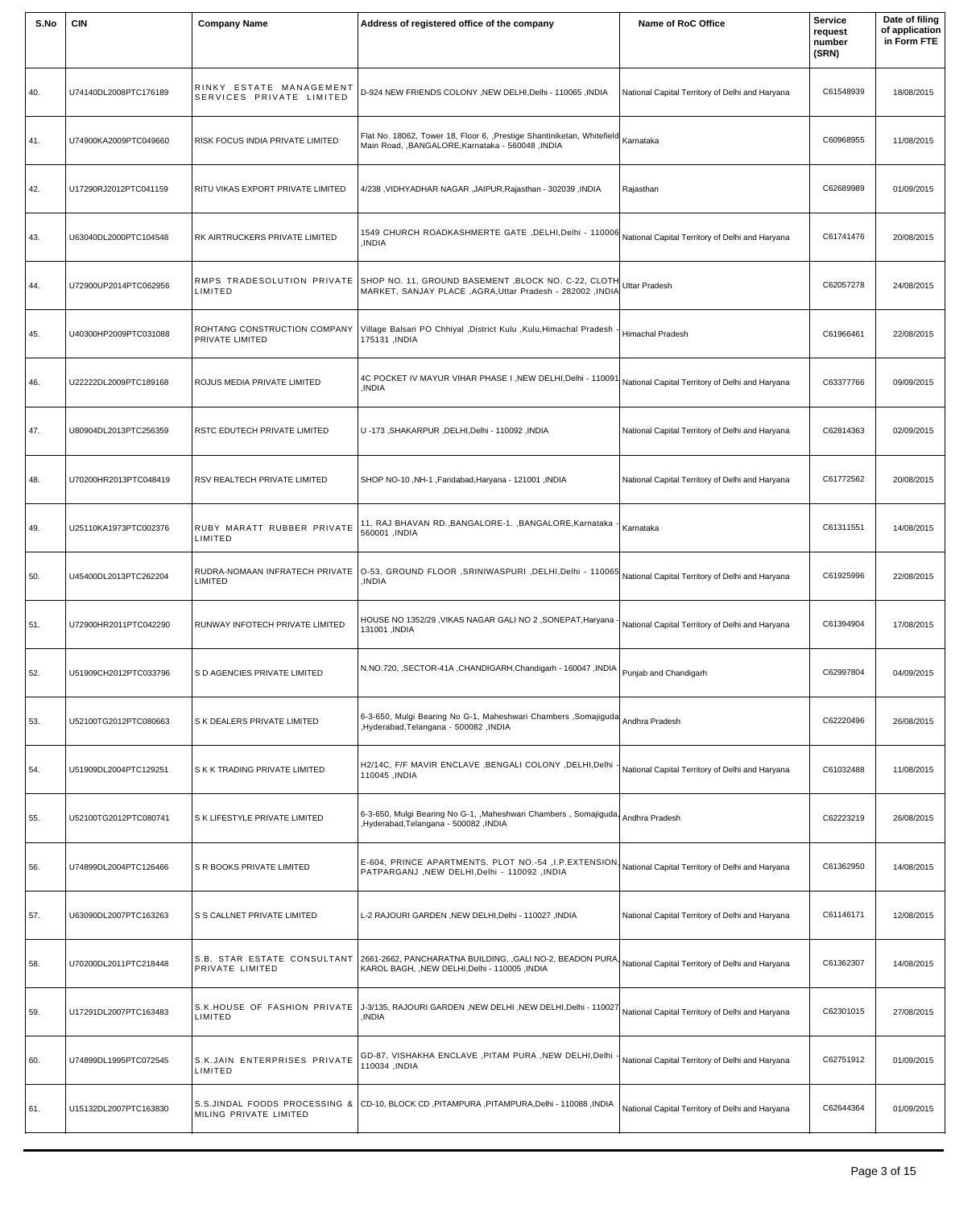| S.No | <b>CIN</b>            | <b>Company Name</b>                                      | Address of registered office of the company                                                                                                                                            | Name of RoC Office                              | <b>Service</b><br>request<br>number<br>(SRN) | Date of filing<br>of application<br>in Form FTE |
|------|-----------------------|----------------------------------------------------------|----------------------------------------------------------------------------------------------------------------------------------------------------------------------------------------|-------------------------------------------------|----------------------------------------------|-------------------------------------------------|
| 62.  | U74140TG2010PTC068837 | SAASHWATH CORPORATE ADVISORY<br>SERVICES PRIVATE LIMITED | FLAT NO.405, TULIPS APARTMENTS, 6-3-655, SOMAJIGUDA,<br>NEAR CIVIL SUPPLIES BHAVAN, , HYDERABAD, Telangana - 500082 Andhra Pradesh<br><b>INDIA</b>                                     |                                                 | C62246699                                    | 26/08/2015                                      |
| 63.  | U74999TG2012PTC080424 | PRIVATE LIMITED                                          | SAATRA MEDIA CONSULTANTS Flat no 502, Block G Sathyanarayan Enclave ,Madhinaguda Andhra Pradesh<br>Hyderabad, Telangana - 500049, INDIA                                                |                                                 | C63359350                                    | 08/09/2015                                      |
| 64.  | U51900TG2010PTC071525 | SABAVAT TRADERS PRIVATE LIMITED                          | FLAT # 102/202, 3RD BLOCK, HILL RIDGE SPRINGS APTS, ISB<br>ROAD, GACHIBOWLI, HYDERABAD, Telangana - 500032, INDIA                                                                      | Andhra Pradesh                                  | C62951579                                    | 03/09/2015                                      |
| 65.  | U45201KA1995PTC019289 | PRIVATE LIMITED                                          | SAFEGUARD FINANCIAL SERVICES   No. 666, Indiranagar I Stage, ,Bangalore,Karnataka - 560038 ,INDIA                                                                                      | Karnataka                                       | C61781621                                    | 20/08/2015                                      |
| 66.  | U72300UP2012PTC049705 | SAGENEXT TECHNOLOGIES PRIVATE<br>LIMITED                 | 1ST FLOOR, RADHIKA COMPLEX ,ASHURAN, MEDICAL COLLEGE Uttar Pradesh<br>ROAD, GORAKHPUR, Uttar Pradesh - 273004, INDIA                                                                   |                                                 | C61229076                                    | 13/08/2015                                      |
| 67.  | U70101TN2013PTC093697 | SAHANA PROMOTERS PRIVATE<br>LIMITED                      | 214/6, DDJ CENTRE ,OPP.TO VADASERY BUS STAND, NAGERCOIL Tamil Nadu, Chennai, Andaman and Nicobar<br>NAGERCOIL, Tamil Nadu - 629001, INDIA                                              | Islands                                         | C61858395                                    | 21/08/2015                                      |
| 68.  | U93000GA2011PTC006716 | SERVICES PRIVATE LIMITED                                 | SAI CHINTAMANEE HOSPITALITY ROOM NO. 1, 18/19, CHINTAMANEE, ,BB BORKAR ROAD, ALTO- $ _{\rm{Goa, Daman and Diu}}$<br>BRITONA , PORVORIM, Goa - 403521, INDIA                            |                                                 | C63263008                                    | 08/09/2015                                      |
| 69.  | U74900DL2007PTC167153 | SAI LAMINATE BOARD PRIVATE LIMITED                       | E-153 , GREATER KAILASH, PART-II , NEW DELHI, Delhi - 110048 National Capital Territory of Delhi and Haryana<br>INDIA.                                                                 |                                                 | C61575247                                    | 18/08/2015                                      |
| 70.  | U24232OR1997PTC005028 | LIMITED                                                  | SAI PHARMACEUTICAL PRIVATE M-28 , BASANTI NAGAR , ROURKELA, Orissa - 769012 , INDIA                                                                                                    | Orissa                                          | C61068003                                    | 12/08/2015                                      |
| 71.  | U80904MH2012PTC234074 | SAI PRIYA GLOBAL EDUCATION<br>PRIVATE LIMITED            | 6 & 7, 1st Floor, Shree Ramakrishna Niwas CHS Ltd, Plot No.46/47,<br>Sector 40, Nerul , Navi Mumbai, Maharashtra - 400706, INDIA                                                       | Maharashtra, Mumbai                             | C63117758                                    | 05/09/2015                                      |
| 72.  | U65900DL2011PTC212544 | SAI STOCKVEST PRIVATE LIMITED                            | J-140, SARITA VIHAR, NEW DELHI, Delhi - 110044, INDIA                                                                                                                                  | National Capital Territory of Delhi and Haryana | C60977147                                    | 11/08/2015                                      |
| 73.  | U13100TG2008PTC061024 | SAISIVAM MINES INDIA PRIVATE<br>LIMITED                  | #8-3-231/18/19/A, SRI KRISHNA NAGAR ,YOUSUFGUDA, Andhra Pradesh<br>HYDERABAD, Telangana - 500045, INDIA                                                                                |                                                 | C61347209                                    | 14/08/2015                                      |
| 74.  | U45400MH2014PTC252822 | SAIVAS BUILDCON PRIVATE LIMITED                          | QR N L- 34 BEHIND CHOKHAMELA HOSTEL , VASANT NAGAR   Maharashtra, Mumbai<br>NAGPUR, Maharashtra - 440010, INDIA                                                                        |                                                 | C63210587                                    | 07/09/2015                                      |
| 75.  | U74900WB2013PTC197740 | SALESBOX TECH PRIVATE LIMITED                            | Unit No. 1/20, 1st Floor ,81/2/7, Phears Lane, Commercial Complex West Bengal<br>Kolkata, West Bengal - 700012, INDIA                                                                  |                                                 | C63087332                                    | 04/09/2015                                      |
| 76.  | U20219GJ2011PTC064861 | SAMANDAR WOOD PRODUCTS<br>PRIVATE LIMITED                | KUTCH ARCADE, 137, 1ST FLOOR, SURVEY NO 234/1, NR.<br>RAILWAY CROSSING, GANDHIDHAM, KUTCH, Gujarat - 370201 Gujarat, Dadra and Nagar Havelli<br>INDIA.                                 |                                                 | C61785911                                    | 20/08/2015                                      |
| 77.  | U72400KA2011PTC057333 | SAMARTHA TEST SOLUTIONS PRIVATE<br>LIMITED               | #103, 'Vijaya Apartment', 16th Cross, ,Malleswaram Karnataka<br>Bangalore, Karnataka - 560055 , INDIA                                                                                  |                                                 | C63145635                                    | 05/09/2015                                      |
| 78.  | U01400HR2015PTC054295 | SAMRADH JEEVAN AGRO LIVESTOCK<br>LIMITED                 | FARMING AND TRADING PRIVATE 314, MODEL TOWN, REWARI, Haryana - 123401, INDIA                                                                                                           | National Capital Territory of Delhi and Haryana | C62900915                                    | 03/09/2015                                      |
| 79.  | U27107MH1997PTC110574 | SAMSUNG STEELS PRIVATE LIMITED                           | B/4-5 MANAVKALYANBANGUR NAGAR ,GOREGAON (W) Maharashtra, Mumbai<br>NUMBAI, Maharashtra - 400090, INDIA                                                                                 |                                                 | C61978904                                    | 22/08/2015                                      |
| 80.  | U72200GJ2010PTC062279 | SAMTECH INFOSOFT PRIVATE LIMITED                         | Office No. 4, Shalin Complex , Opp. Ramesh Patel Party Plot, Manjalpur Gujarat, Dadra and Nagar Havelli<br>Vadodara, Gujarat - 390011, INDIA                                           |                                                 | C62427364                                    | 28/08/2015                                      |
| 81.  | U72200KA1995PTC018783 | SAMYOG SOFTWARE PRIVATE LIMITED                          | 34 29TH CROSS 7TH BLOCK , JAYANAGAR , BANGALORE, Karnataka Karnataka<br>- 560082, INDIA                                                                                                |                                                 | C62450861                                    | 28/08/2015                                      |
| 82.  | U93000HR2013PTC048417 | PRIVATE LIMITED                                          | SANATANA BUSINESS SOLUTION 47 E, GROUND FLOOR,MALIBU TOWNE ,SECTOR-47 ,SOHNA National Capital Territory of Delhi and Haryana<br>ROAD, DISTT- GURGAON, GURGAON, Haryana - 122001, INDIA |                                                 | C61389094                                    | 17/08/2015                                      |
| 83.  | U93090CH2012PTC034119 | PRIVATE LIMITED                                          | SANCHI PLACEMENT SERVICES SCO 358, SECOND FLOOR , SECTOR 44 P Punjab and Chandigarh<br>CHANDIGARH.Chandigarh - 160047 .INDIA                                                           |                                                 | C62827324                                    | 02/09/2015                                      |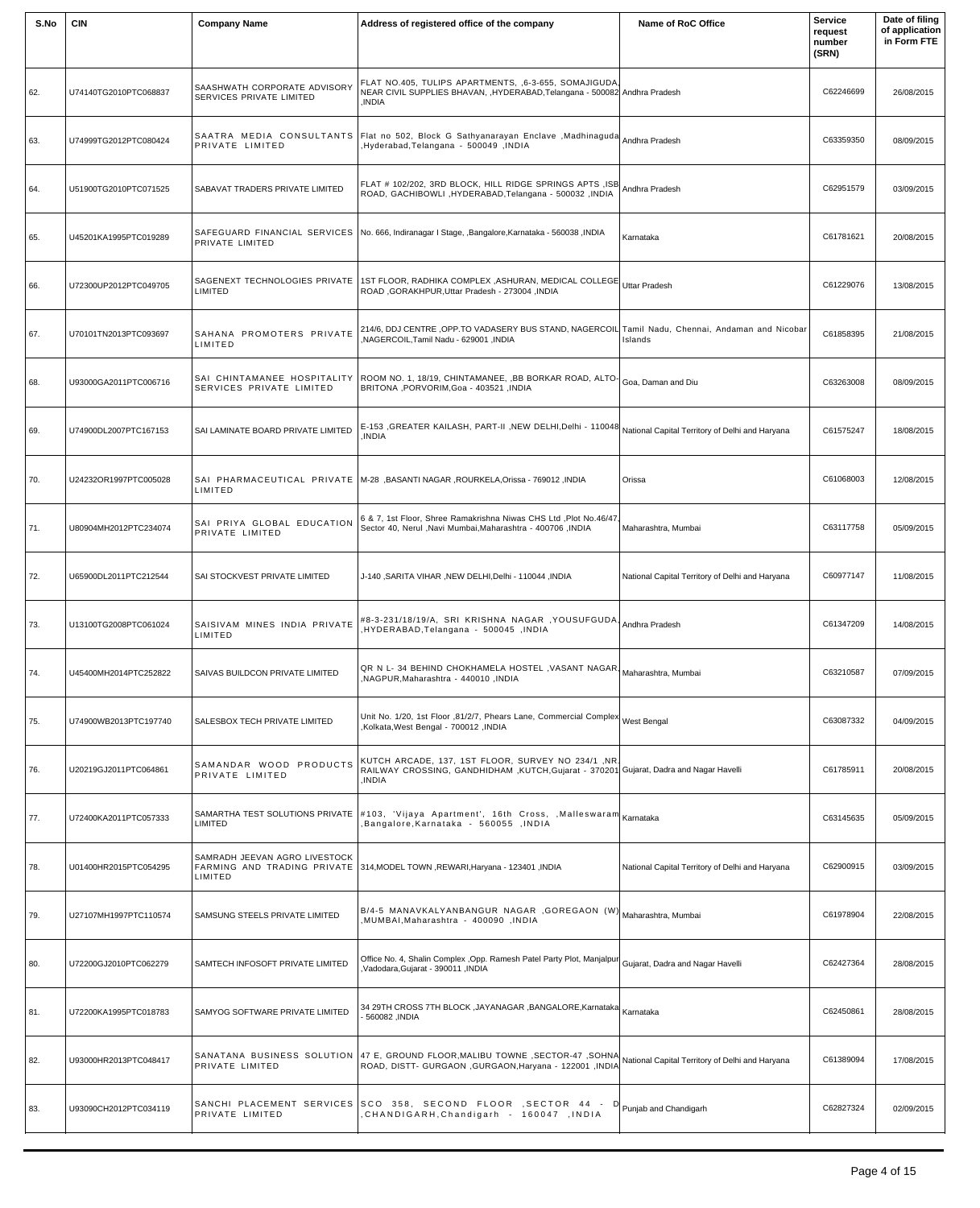| S.No | <b>CIN</b>            | <b>Company Name</b>                                     | Address of registered office of the company                                                                                                                | Name of RoC Office                                  | <b>Service</b><br>request<br>number<br>(SRN) | Date of filing<br>of application<br>in Form FTE |
|------|-----------------------|---------------------------------------------------------|------------------------------------------------------------------------------------------------------------------------------------------------------------|-----------------------------------------------------|----------------------------------------------|-------------------------------------------------|
| 84.  | U36100KA2010PTC053704 | SANCTUM DECOR PRIVATE LIMITED                           | HTC ASPIRE, 19, ALI ASKER ROAD ,2nd Floor Kamataka<br>BANGALORE, Karnataka - 560042, INDIA                                                                 |                                                     | C62654199                                    | 01/09/2015                                      |
| 85.  | U70102MH2014PTC253134 | SANMITRA BUILDERS & DEVELOPERS<br>PRIVATE LIMITED       | 15 / 16, BHUPEN CHAMBERS, GROUND FLOOR, 9, DALAL Maharashtra, Mumbai<br>STREET, FORT, , MUMBAI, Maharashtra - 400023, INDIA                                |                                                     | C62777743                                    | 02/09/2015                                      |
| 86.  | U51900MH1992PTC065016 | SAPAN SHANU TRADING PVT LTD                             | DARABSHAW HOUSEBALLARD ESTATE , MUMBAI, Maharashtra<br>400038, INDIA                                                                                       | Maharashtra, Mumbai                                 | C62427687                                    | 28/08/2015                                      |
| 87.  | U27109CT2004PTC016542 | SAPS IRON AND POWER PRIVATE<br>LIMITED                  | HIGH COURT ROADBILASPUR CG, CG, Chhattisgarh - INDIA                                                                                                       | Chhattisgarh                                        | C62896485                                    | 03/09/2015                                      |
| 88.  | U74140CH2009PTC031839 | SARAH CONSULTANTS PRIVATE<br>LIMITED                    | SCO 353-355, FOURTH FLOOR, SECTOR 34A Punjab and Chandigarh<br>CHANDIGARH, Chandigarh - 160032, INDIA                                                      |                                                     | C63479380                                    | 09/09/2015                                      |
| 89.  | U92132DL2000PTC105150 | SARANSH AUR MADHAYAM MEDIA<br>PRIVATE LIMITED           | 14, IST FLOOR , BABAR ROAD , NEW DELHI, Delhi - 110001 , INDIA                                                                                             | National Capital Territory of Delhi and Haryana     | C62534524                                    | 30/08/2015                                      |
| 90.  | U51909DL2010PTC206829 | SATILILA EXPORTS PRIVATE LIMITED                        | B-12 , GREATER KAILASH ENCLAVE-I , NEW DELHI, Delhi - 110048<br>,INDIA                                                                                     | National Capital Territory of Delhi and Haryana     | C61618666                                    | 19/08/2015                                      |
| 91.  | U51101WB2001PTC092968 | SATMACO MERCHANDISE PRIVATE<br>LIMITED                  | 2, Palm Place, ,Ballygunge ,Kolkata,West Bengal - 700019,INDIA                                                                                             | West Bengal                                         | C62980354                                    | 03/09/2015                                      |
| 92.  | U24119WB1983PTC036514 | SATVIK RASAYAN UDYOG PVT LTD                            | 508, RABINDRA SARANI, KOLKATA, West Bengal - 700005, INDIA                                                                                                 | West Bengal                                         | C61776001                                    | 20/08/2015                                      |
| 93.  | U24298GJ2008PTC053507 | PRIVATE LIMITED                                         | SATYAM CHEMICLA SALT WORKS 23, NAVRANG SHOPPING CENTRE , PANCHBATTI<br>BHARUCH, Gujarat - 392001, INDIA                                                    | Gujarat, Dadra and Nagar Havelli                    | C63003339                                    | 04/09/2015                                      |
| 94.  | U74900TN2012PTC088068 | SCIENTIST SOLUTIONS INDIA PRIVATE<br>LIMITED            | Annamalaiyar Silk Sarees Center Building , Near Railway Bus Stop Tamil Nadu, Chennai, Andaman and Nicobar<br><b>Kurinjipadi,Tamil Nadu - 607302 ,INDIA</b> | Islands                                             | C62837125                                    | 02/09/2015                                      |
| 95.  | U18101TN1989PTC018193 | SEAM STRESS APPARELS PRIVATE<br>LIMITED                 | FLAT NO 7 PRASHANTHI NILAYAM ,21 / 11 WEST MADA STREET<br>SRINAGAR COLONY, SAIDAPET, CHENNAI, Tamil Nadu - 600015<br>INDIA.                                | Tamil Nadu, Chennai, Andaman and Nicobar<br>Islands | C61863387                                    | 21/08/2015                                      |
| 96.  | U01403UP2012PTC051321 | SEEMANKAN AGRIZONE FOODS<br>PRIVATE LIMITED             | B-119, SECTOR-63, NOIDA, Uttar Pradesh - 201307, INDIA                                                                                                     | <b>Uttar Pradesh</b>                                | C62621123                                    | 31/08/2015                                      |
| 97.  | U45200KL2009PTC024851 | SEGURO ENGINEERS AND<br>DEVELOPERS PRIVATE LIMITED      | 34/392, BEHIND MILMA DAIRY , EDAPPALLY P.O., , KOCHI, Kerala<br>682024, INDIA                                                                              | Kerala and Lakshadweep                              | C63371454                                    | 09/09/2015                                      |
| 98.  | U55101TN2008PTC069694 | SERENE HOTELS & RESTAURANTS<br>PRIVATE LIMITED          | PLOT NO.4043, B - 1, "VINDHYA OMKARA", ,FOURTH STREET, RAM<br>NAGAR NORTH EXTN, MADIPAKKAM , CHENNAI, Tamil Nadu<br>600098, INDIA                          | Tamil Nadu, Chennai, Andaman and Nicobar<br>Islands | C62701685                                    | 01/09/2015                                      |
| 99.  | U15400GJ2013PTC075648 | SERRA FRESH PRIVATE LIMITED                             | D-402, VASANT VIHAR PART-II ,DAFNALA, SHAHIBAUG Gujarat, Dadra and Nagar Havelli<br>AHMEDABAD, Gujarat - 380004, INDIA                                     |                                                     | C61910691                                    | 21/08/2015                                      |
| 100. | U74220TG2012PTC081778 | PRIVATE LIMITED                                         | SEVEN HILLS BIOTECHNOLOGY INDIA   H.No:2-50, Koheda ,Hayathnagar ,Hyderabad,Telangana - 501505<br>INDIA                                                    | Andhra Pradesh                                      | C63256390                                    | 07/09/2015                                      |
| 101. | U01403TG2013PTC088175 | SEVEN HILLS NURSERY PRIVATE<br>LIMITED                  | H.NO. 2-50 KOHEDA, NEAR MASQUE ,HAYATHNAGAR Andhra Pradesh<br>RANGAREDDY, Telangana - 501511, INDIA                                                        |                                                     | C63256325                                    | 07/09/2015                                      |
| 102. | U45400TG2011PLC073484 | SEW VIZAG PORT TERMINAL LIMITED                         | 6-3-871, 'SNEHALATA', GREENLANDS ROAD , BEGUMPET<br>HYDERABAD, Telangana - 500016, INDIA                                                                   | Andhra Pradesh                                      | C62815311                                    | 02/09/2015                                      |
| 103. | U13203DL2011PTC228249 | MANAGEMENT PRIVATE LIMITED Delhi, Delhi - 110095, INDIA | SG MINERALS SUPPLY CHAIN C-31, JHILMIL COLONY ,KASTURBA MARG, SHAHDRA ,New National Capital Territory of Delhi and Haryana                                 |                                                     | C62117056                                    | 25/08/2015                                      |
| 104. | U67200DL2013PTC247416 | LIMITED                                                 | SG SMART SOLUTION INDIA PRIVATE 311, 3rd Floor, Pooja Complex ,22, Veer Savarkar Block, Shakarpur<br>New Dlehi, Delhi - 110092, INDIA                      | National Capital Territory of Delhi and Haryana     | C62961909                                    | 03/09/2015                                      |
| 105. | U74900KA2013PTC071492 | <b>SGJ GLOBAL PRIVATE LIMITED</b>                       | SHOP NO. G - 5, GROUND FLOOR, DEEPA COMFORTS, M.G. ROAD<br>(DOOR NO 4-8-738/27) ,MANGALORE,Karnataka - 575001, INDIA                                       | Karnataka                                           | C61997466                                    | 24/08/2015                                      |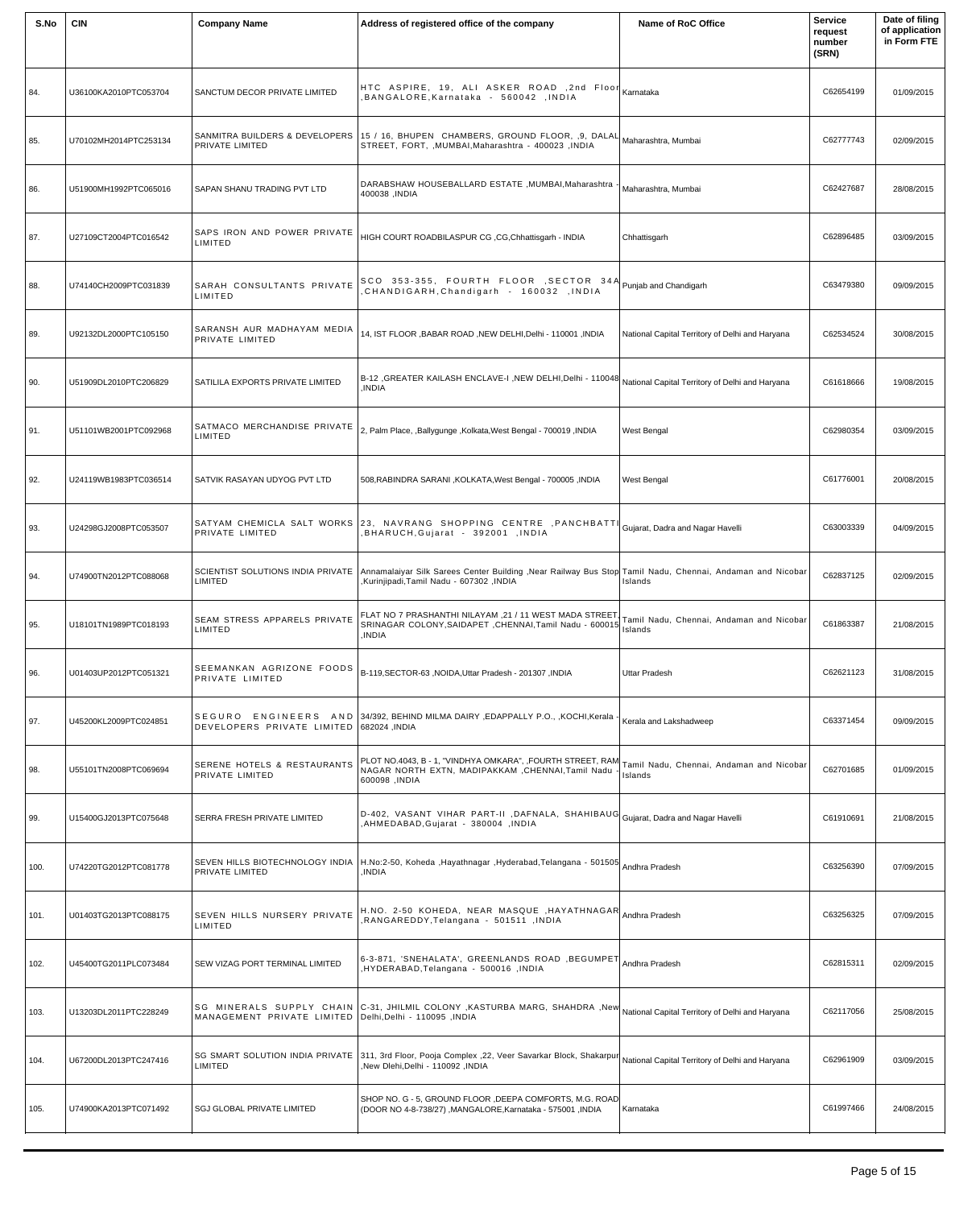| S.No | <b>CIN</b>            | <b>Company Name</b>                                   | Address of registered office of the company                                                                                                                           | Name of RoC Office                                                             | <b>Service</b><br>request<br>number<br>(SRN) | Date of filing<br>of application<br>in Form FTE |
|------|-----------------------|-------------------------------------------------------|-----------------------------------------------------------------------------------------------------------------------------------------------------------------------|--------------------------------------------------------------------------------|----------------------------------------------|-------------------------------------------------|
| 106. | U22210DL2010PTC204316 | <b>SGVP PRINTERS PRIVATE LIMITED</b>                  | G 18 First Floor , Naraina Vihar , New Delhi, Delhi - 110028, INDIA                                                                                                   | National Capital Territory of Delhi and Haryana                                | C60905882                                    | 10/08/2015                                      |
| 107. | U67120MH1994PTC077552 | SHAGUN CAPITAL AND FINANCIAL<br>SERVICES PVT LTD      | 47 CORONATION BLDGV P ROAD ,C P TANK ,MUMBAI,Maharashtra Maharashtra, Mumbai<br>AIO004 ,INDIA                                                                         |                                                                                | C61468302                                    | 17/08/2015                                      |
| 108. | U45203MH2013PTC250603 | SHAH REALTY & BUILDERS PRIVATE<br>LIMITED             | 16, Floor-1, Plot - 27/29, Bai Chhatrabhuj Trust ,Bldg, DR M B Velkar<br>Marg, Chira Bazar, Kalbadevi ,Mumbai,Maharashtra - 400002 ,INDIA   Maharashtra, Mumbai       |                                                                                | C61759809                                    | 20/08/2015                                      |
| 109. | U14107MP2004PTC016401 | SHAKTIE MINERALS PRIVATE LIMITED                      | 301, APOLLO TOWERS ,2- M.G. ROAD ,INDORE ,Madhya Pradesh<br><b>INDIA</b>                                                                                              | Madhya Pradesh                                                                 | C60996642                                    | 11/08/2015                                      |
| 110. | U52390DL2013PTC249530 | SHALIGRAM TRADERS PRIVATE<br>LIMITED                  | H.NO. 2632/3, T/F ,GALI LALTEN WALI, NAYA BAZAR ,DELHI,Delhi .<br>110006, INDIA                                                                                       | National Capital Territory of Delhi and Haryana                                | C63225106                                    | 07/09/2015                                      |
| 111. | U55101KA2008PTC048049 | SHARAVATI KANIVE RESORTS PRIVATE<br>LIMITED           | 4TH PARALLEL ROAD ,DURGIGUDI ,SHIMOGA,Karnataka - 577202 Karnataka<br><b>INDIA</b>                                                                                    |                                                                                | C61459632                                    | 17/08/2015                                      |
| 112. | U74999KL2006PTC019611 | LIMITED                                               | SHAREGROWTH RESEARCH PRIVATE XXV/18/17 C JANARDHANAN SMARAK MANDIRAM ,MANNADIAR Kerala and Lakshadweep<br>LANE, THRISSUR, Kerala - 680001, INDIA                      |                                                                                | C61021895                                    | 11/08/2015                                      |
| 113. | U40101ML2008PTC008325 | SHILLONG POWER PRIVATE LIMITED                        | C/o Vikram Singhania Offset Press, Thana Road, Shilong, Meghalaya -<br>793001, INDIA                                                                                  | Assam, Tripura, Manipur, Nagaland, Meghalaya,<br>Arunachal Pradesh and Mizoram | C63242549                                    | 07/09/2015                                      |
| 114. | U45201GJ1990PTC013765 | LIMITED                                               | SHILPA ENTERPRISES PRIVATE   KALANAL-BHAVNAGAR, BHAVNAGAR, Gujarat - 364001, INDIA                                                                                    | Gujarat, Dadra and Nagar Havelli                                               | C61800413                                    | 20/08/2015                                      |
| 115. | U72900DL2004PTC125203 | LIMITED                                               | SHIMON_SYSTEMS_(INDIA)_PRIVATE  405_TAJ_APPTTSSAFDARJANG_ENCLAVE_,RING_ROAD_,NEW  <sub>National</sub> Capital Territory of Delhi and Haryana<br>INDIA - 110029 ,INDIA |                                                                                | C63228787                                    | 07/09/2015                                      |
| 116. | U25199PB1988PTC008217 | SHINO RUBBERS PVT LTD                                 | C 27FOCAL POINT ,LUDHIANA ,PUNJAB,Punjab - INDIA                                                                                                                      | Punjab and Chandigarh                                                          | C61181616                                    | 13/08/2015                                      |
| 117. | U17290TG2010PTC068581 | LIMITED                                               | SHIRDISAI COTTON MILLS PRIVATE 305 D, 3 RD FLOOR, PANCOM BUSINESS CENTRE ,AMEERPET Andhra Pradesh<br>HYDERABAD, Telangana - 500073, INDIA                             |                                                                                | C61778445                                    | 20/08/2015                                      |
| 118. | U52100WB2012PTC187750 | SHIV RASHI GOODS PRIVATE LIMITED                      | 9/12, LAL BAZAR STREET ,B-BLOCK, MERCANTILE BUILDING West Bengal<br><b>KOLKATA, West Bengal - 700001, INDIA</b>                                                       |                                                                                | C61221834                                    | 13/08/2015                                      |
| 119. | U67190DL1993PTC054004 | SHIVALIK OVERSEAS PRIVATE LIMITED                     | $\vert$ B-13 IIND FLOOR SUBHASH CHOWKVIKAS MARG LAXMI NAGAR $\vert$ National Capital Territory of Delhi and Haryana<br>INDIA, NEW DELHI, Delhi - 110092.              |                                                                                | C61844924                                    | 21/08/2015                                      |
| 120. | U74999UR2012PTC000387 | SHOOMANTAR PRIVATE LIMITED                            | H.NO-270, VASANT VIHAR , PHASE-II , DEHRADUN, Uttarakhand -<br>248006, INDIA                                                                                          | Uttarakhand                                                                    | C60931821                                    | 10/08/2015                                      |
| 121. | U74999TN2011PTC081389 | LIMITED                                               | SHOPO TECHNOLOGIES PRIVATE NO.44, 6TH STREET, V.V. NAGAR , KOLATHUR POST Tamil Nadu, Chennai, Andaman and Nicobar<br>CHENNAI, Tamil Nadu - 600099, INDIA              | Islands                                                                        | C61547204                                    | 18/08/2015                                      |
| 122. | U74900UP2010PTC040117 | BUILDERS PRIVATE LIMITED 221010, INDIA                | SHREE KASHIVISHWESHWAR   D 58/12-59, GANDHI NAGAR, SIGRA, VARANASI, Uttar Pradesh                                                                                     | <b>Uttar Pradesh</b>                                                           | C63083364                                    | 04/09/2015                                      |
| 123. | U31200PN1999PTC014028 | SHREE LEKTRONICS INDIA PRIVATE<br>LIMITED             | 1164/11 GANESH SOCIETY , SHIVAJINAGAR , PUNE, Maharashtra -<br>411005, INDIA                                                                                          | Maharashtra, Pune                                                              | C61251278                                    | 13/08/2015                                      |
| 124. | U65999HR2013PTC048694 | PRIVATE LIMITED                                       | SHREE PARAMSANT CHIT FUND  HOUSE NO. 1151/7 ,JAIN BAGH COLONY, ,SONIPAT, Haryana<br>131101, INDIA                                                                     | National Capital Territory of Delhi and Haryana                                | C61079711                                    | 12/08/2015                                      |
| 125. | U45202MP2007PTC019239 | SHREE SAI SAHEB CONSTRUCTIONS<br>PRIVATE LIMITED      | 209, SAPPHIRE HEGIHTS II ND FLOOR , 12 A.B. ROAD BLOCK NO. 6 Madhya Pradesh<br>SCHEME NO. 54, INDORE, Madhya Pradesh - 452010, INDIA                                  |                                                                                | C61086849                                    | 12/08/2015                                      |
| 126. | U14219RJ2009PTC030236 | SHREE SANWARIYA MINES AND<br>MINERALS PRIVATE LIMITED | 475, IMAM CHOWK, KUNJ GALI, PHAGI, Rajasthan - 303005, INDIA                                                                                                          | Rajasthan                                                                      | C62465695                                    | 28/08/2015                                      |
| 127. | U51909DL2010PTC211184 | PRIVATE LIMITED                                       | SHREE SHIVJYOTI TRADELINKS 2091/22, BAJRANG BAZAR, BHAGIRATH PALACE, DELHI, Delhi<br>110006, INDIA                                                                    | National Capital Territory of Delhi and Haryana                                | C62581988                                    | 31/08/2015                                      |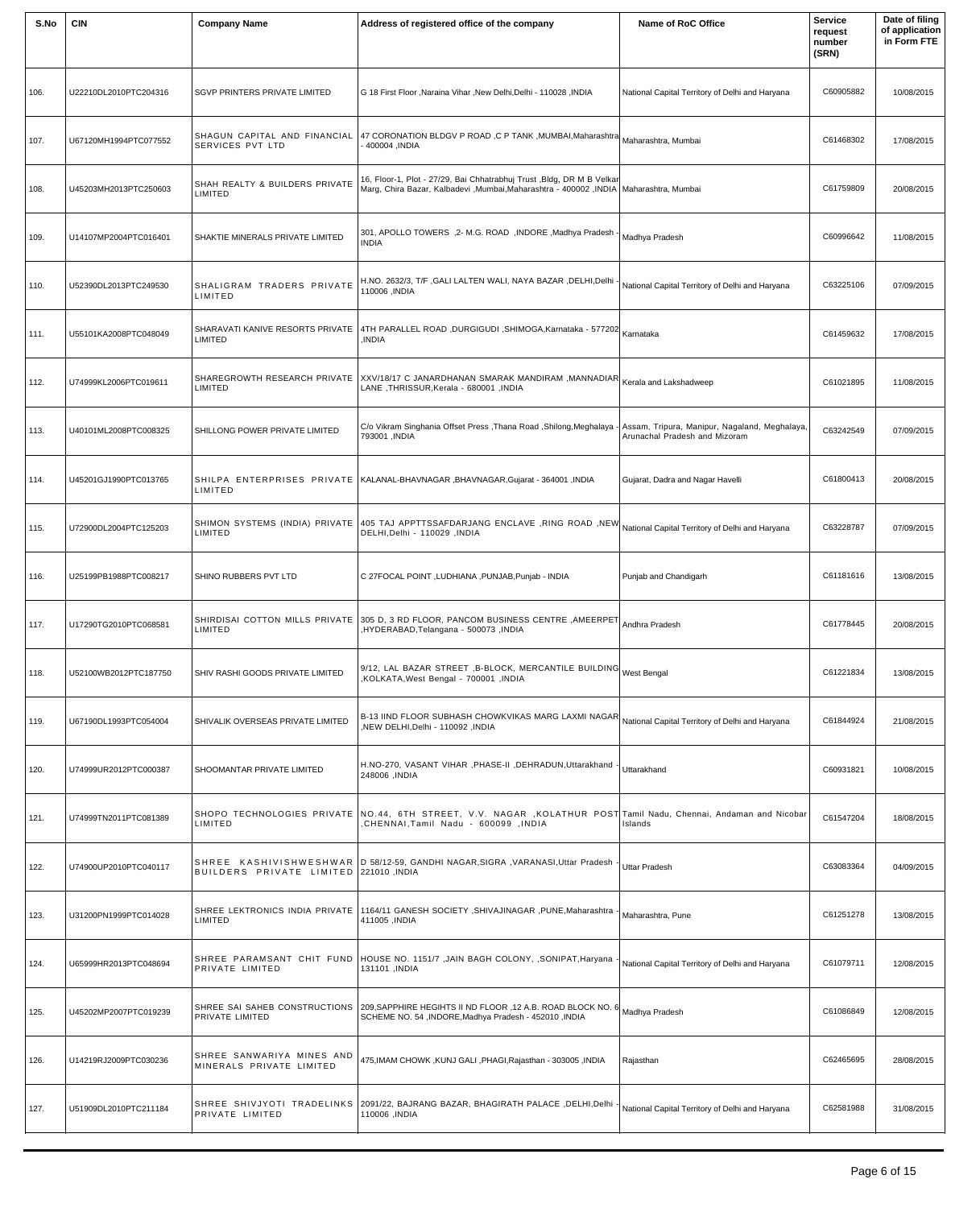| S.No | <b>CIN</b>            | <b>Company Name</b>                                               | Address of registered office of the company                                                                                                                                      | Name of RoC Office                              | <b>Service</b><br>request<br>number<br>(SRN) | Date of filing<br>of application<br>in Form FTE |
|------|-----------------------|-------------------------------------------------------------------|----------------------------------------------------------------------------------------------------------------------------------------------------------------------------------|-------------------------------------------------|----------------------------------------------|-------------------------------------------------|
| 128. | U18101OR1959PTC000376 | SHREEGOPAL AGARWALLA PVT LTD                                      | 41, ASHOK NAGAR, BHUBANESWAR, Orissa - 751010, INDIA                                                                                                                             | Orissa                                          | C61966727                                    | 22/08/2015                                      |
| 129. | U70102MH2011PTC212923 |                                                                   | SHREEJANI BUILDERS AND 30/B, MHATRE PLAZA, M.G. ROAD ,DAHANUKAR WADI, Maharashtra, Mumbai<br>NDIA, NUMBAI, Maharashtra - 400067, DEVELOPERS PRIVATE LIMITED KANDIVALI(W),        |                                                 | C61814091                                    | 21/08/2015                                      |
| 130. | U70101RJ2014PTC046537 | LIMITED                                                           | OPPOSITE TEMPLE ON 80FT. SAWAI GATTOR ROAD, NEAR, N.W.<br>SHREENIDHI INFRABIZ PRIVATE RAILWAY H.Q., MALVIYA NAGAR, TEH. SANGANEAR Rajasthan<br>,JAIPUR,Rajasthan - 302017 ,INDIA |                                                 | C62187729                                    | 25/08/2015                                      |
| 131. | U17231DL2006PTC146732 | SHRI BANKEY BIHARI THREAD PRIVATE<br>LIMITED                      | A-48, WAZIRPUR INDUSTRIAL AREA, DELHI, Delhi - 110052, INDIA                                                                                                                     | National Capital Territory of Delhi and Haryana | C61119061                                    | 12/08/2015                                      |
| 132. | U85110MP2011PTC026204 | SHRI CHARANA HOSPITAL & RESEARCH<br><b>CENTRE PRIVATE LIMITED</b> | 17, SUKHDEV NAGAR, EX. 2 ,AERODROME ROAD ,INDORE,Madhya Madhya Pradesh<br>Pradesh - 452001, INDIA                                                                                |                                                 | C62712773                                    | 01/09/2015                                      |
| 133. | U67120MP2007PTC019626 | SHRI INVESTMENT PRIVATE LIMITED                                   | MB-14, A BLOCK, MANSAROVER COMPLEX , NEAR HABEEBGANJ Madhya Pradesh<br>RAILWAY STATION , BHOPAL, Madhya Pradesh - 462005, INDIA                                                  |                                                 | C60879384                                    | 10/08/2015                                      |
| 134. | U27201PN2008PTC132486 | SHRI SAI COPPER PRIVATE LIMITED                                   | Maharashtra, Pune (C45-48, M.I.D.C. CHINCHOLI, SOLAPUR, Maharashtra - 413255, INDIA                                                                                              |                                                 | C62884390                                    | 03/09/2015                                      |
| 135. | U72200KA2009PTC050589 | LIMITED                                                           | SHRIDHAMA DATA CARE PRIVATE #103, VIJAYA APARTMENT, 16TH CROSS ,MALLESWARAM $\mid_{\sf Kamataka}$<br>BANGALORE, Karnataka - 560055, INDIA                                        |                                                 | C63145676                                    | 05/09/2015                                      |
| 136. | U45200DL2008PTC182017 | SHRIJI INFRAHOME PRIVATE LIMITED                                  | 173, NEW RAJDHANI ENCLAVE OPP. , PREET VIHAR VIKAS MARG National Capital Territory of Delhi and Haryana<br>INDIA, DELHI, Delhi - 110092,                                         |                                                 | C61796140                                    | 20/08/2015                                      |
| 137. | U18101DL2011PTC213238 | LIMITED                                                           | SHRILAKSHMI  CLOTHING  PRIVATE 209  SF SUNDER KIRAN BUILDING ,6/41, W.E.A KAROL BAGH ,NEW National Capital Territory of Delhi and Haryana<br>DELHI, Delhi - 110005, INDIA        |                                                 | C61978789                                    | 22/08/2015                                      |
| 138. | U52190DL2013PTC249468 | SHUBHMANGLAM TRADERS PRIVATE<br>LIMITED                           | H.NO. 2632/3, T/F GALI LALTEN WALI , NAYA BAZAR , DELHI, Delhi<br>110006 ,INDIA                                                                                                  | National Capital Territory of Delhi and Haryana | C63226047                                    | 07/09/2015                                      |
| 139. | U31909PN1997PTC108563 | SIL TECH SERVICES EQUIPMENT<br>PRIVATE LIMITED                    | 4, GULMOHAR, GULTEKDI, PUNE -411037, PUNE, Maharashtra<br>411037, INDIA                                                                                                          | Maharashtra, Pune                               | C61724225                                    | 20/08/2015                                      |
| 140. | U14107RJ2009PLC029985 | SILICA INDIA PROCESSORS LIMITED                                   | 103-104, 1st Floor, ,99 L Bhopalpura ,Udaipur,Rajasthan - 313001 Rajasthan<br>INDIA,                                                                                             |                                                 | C61847612                                    | 21/08/2015                                      |
| 141. | U55101WB2009PTC138221 | SILVER OAK RESTAURANT & HOTELIER<br>PRIVATE LIMITED               | $\vert$ зз, GARIAHAT ROAD SOUTH ,ORBIT HEIGHT ,KOLKATA,West $\vert$ West Bengal<br>Bengal - 700031, INDIA                                                                        |                                                 | C62195342                                    | 26/08/2015                                      |
| 142. | U51909MH2004PTC148533 | PRIVATE LIMITED                                                   | SILVERFLAG TRADING COMPANY 545/547 BHARAT PHOTO HOUSER NO 310 3RD FLOOR Maharashtra, Mumbai<br>NALBADEVI ,MUMBAI,Maharashtra - 400002 ,INDIA,                                    |                                                 | C61244299                                    | 13/08/2015                                      |
| 143. | U65992HR1999PTC034331 | SIMON CHITS PRIVATE LIMITED                                       | 568 SECTOR 16/AFARIDABAD, HARYANA, Haryana - INDIA                                                                                                                               | National Capital Territory of Delhi and Haryana | C61875076                                    | 21/08/2015                                      |
| 144. | U51109MH2010PTC209078 | SINBHAR RESOURCES PRIVATE<br>LIMITED                              | 611, Devavrata Society , Sector 17, Vashi , Navi Mumbai, Maharashtra ·<br>400703 , INDIA                                                                                         | Maharashtra, Mumbai                             | C62942693                                    | 03/09/2015                                      |
| 145. | U32109TN2008FTC068289 | SINCO ELECTRONICS PRIVATE LIMITED                                 | New No.199, Old No.89, ,2nd Floor, T.T.K.Road, Alwarpet, Tamil Nadu, Chennai, Andaman and Nicobar<br>Chennai, Tamil Nadu - 600018, INDIA                                         | Islands                                         | C61152278                                    | 12/08/2015                                      |
| 146. | U45200CH2007PTC030696 | SINGH CONTRACTORS PRIVATE<br>LIMITED                              | NO. 1652, SECTOR 34-D, CHANDIGARH, Chandigarh - 160022, INDIA                                                                                                                    | Punjab and Chandigarh                           | C62180724                                    | 25/08/2015                                      |
| 147. | U45203DL2008PTC177575 | SIPRO BUILDING MAINTENANCE<br>SERVICE PRIVATE LIMITED             | 7, DDA MARKET ,JILMIL, VIVEK VIHAR ,NEW DELHI,Delhi - 110095 National Capital Territory of Delhi and Haryana<br>,INDIA                                                           |                                                 | C62109681                                    | 25/08/2015                                      |
| 148. | U65921PB1972PTC003202 | SIRABHA LAND AND MOTOR SALES<br>PRIVATE LIMITED                   | G.T.ROAD, CIVIL LINES, JALANDHAR, PUNJAB, Punjab - INDIA                                                                                                                         | Punjab and Chandigarh                           | C61546909                                    | 18/08/2015                                      |
| 149. | U63090TG2002PTC039481 | SIRI MOTORS PRIVATE LIMITED                                       | 7-1-621/552/9MAIN ROAD , S.R. NAGAR , HYDERABAD, Telangana<br>500038, INDIA                                                                                                      | Andhra Pradesh                                  | C61942298                                    | 22/08/2015                                      |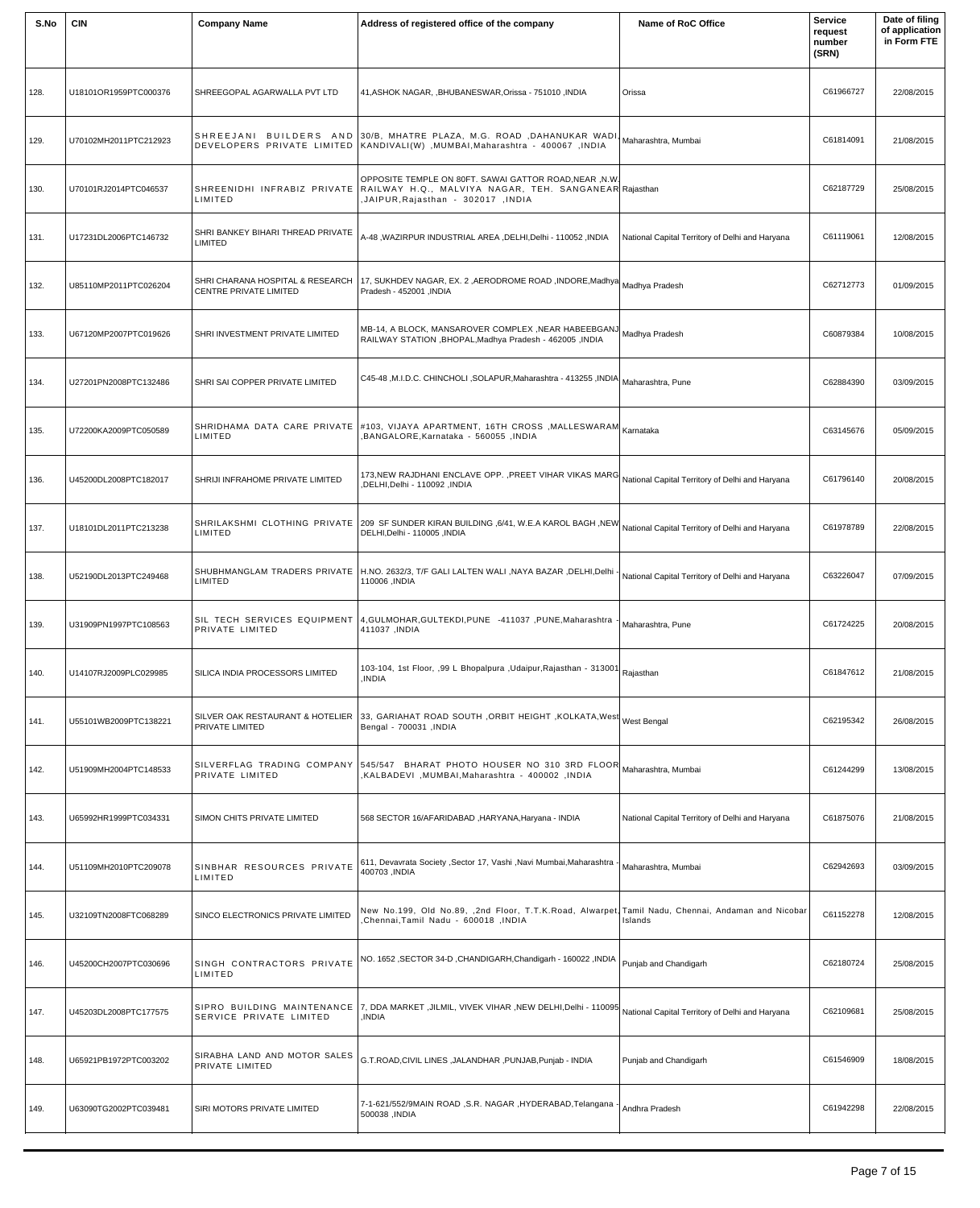| S.No | <b>CIN</b>            | <b>Company Name</b>                             | Address of registered office of the company                                                                                                                                                    | Name of RoC Office                              | <b>Service</b><br>request<br>number<br>(SRN) | Date of filing<br>of application<br>in Form FTE |
|------|-----------------------|-------------------------------------------------|------------------------------------------------------------------------------------------------------------------------------------------------------------------------------------------------|-------------------------------------------------|----------------------------------------------|-------------------------------------------------|
| 150. | U52190TN2009PTC071710 | LIMITED                                         | SIVARAJESWARI TRADINGS PRIVATE  NEW NO.1556, ANDIMATAM ,UDAYARPALAYAM Tamil Nadu, Chennai, Andaman and Nicobar<br>PERAMBALUR, Tamil Nadu - 621801 , INDIA                                      | Islands                                         | C61156279                                    | 13/08/2015                                      |
| 151. | U03699TZ1996PTC007392 | SIVASAKTHI PATTERN WORKS PRIVATE<br>LIMITED     | 21/1 KARATTUR TO UDAYAMPALAYAM ROAD, PACHAIMALAI ADI<br>VARAM GOBICHETTIPALAYAM ,ERODE DISTRICT,Tamil Nadu -<br>638476 , INDIA                                                                 | Tamil Nadu, Coimbatore                          | C62047808                                    | 24/08/2015                                      |
| 152. | U45200MH2007PLC173683 | SKIL KARNATAKA SEZ LIMITED                      | SKIL HOUSE, 209, BANK STREET CROSS LANE , FORT Maharashtra, Mumbai<br>NUMBAI,Maharashtra - 400023 ,INDIA,                                                                                      |                                                 | C63228209                                    | 07/09/2015                                      |
| 153. | U29220GJ2013PTC073841 | SKIL VISION AERIAL SOLUTIONS<br>PRIVATE LIMITED | Survey No. 658, Village Rampara- II, , Taluka Rajula , Rajula, Gujarat<br>365560, INDIA                                                                                                        | Gujarat, Dadra and Nagar Havelli                | C61200481                                    | 13/08/2015                                      |
| 154. | U62100KA2005ULT037507 | LIMITED                                         | SKY PALACE AIRLINES PRIVATE THE PALACE , MYSORE , MYSORE, Karnataka - 570001 , INDIA                                                                                                           | Karnataka                                       | C61227484                                    | 13/08/2015                                      |
| 155. | U45201DL2013PTC253054 | SKYLINE ADITYA BUILDERS PRIVATE<br>LIMITED      | $\big $ A-14, (Basement) ,KAILASH COLONY ,NEW DELHI,Delhi - 110048 $\big $ National Capital Territory of Delhi and Haryana<br>INDIA.                                                           |                                                 | C61626867                                    | 19/08/2015                                      |
| 156. | U30007WB1998PTC087577 | SKYNET SYSTEMS PRIVATE LIMITED                  | 203B KAMALAYA CENTRE156A LENIN SARANI ,KOLKATA,West West Bengal<br>Bengal - 700013, INDIA                                                                                                      |                                                 | C61297479                                    | 14/08/2015                                      |
| 157. | U27101MH2011PTC214659 | SKYTECH METALS PRIVATE LIMITED                  | 36/38, 2ND PATHAN STREET, ,5TH KUMBHARWADA Maharashtra, Mumbai<br>MUMBAI, Maharashtra - 400004, INDIA                                                                                          |                                                 | C62570882                                    | 31/08/2015                                      |
| 158. | U70109DL2012PTC232882 | SLB BUILDTECH PRIVATE LIMITED                   | 401 SACHDEVA CORPORATE TOWERS, 17, KARKARDOOMA National Capital Territory of Delhi and Haryana<br>COMMUNITY CENTRE , DELHI, Delhi - 110092 , INDIA                                             |                                                 | C62119797                                    | 25/08/2015                                      |
| 159. | U31909CH1997PTC020427 | <b>LIMITED</b>                                  | SMALL HYDRO INNOVATIONS PRIVATE   NO 1502SECTOR 36 D, CHANDIGARH, U T, Chandigarh - 160036 Puniab and Chandigarh<br>,INDIA                                                                     |                                                 | C63432751                                    | 09/09/2015                                      |
| 160. | U74900MH2011PTC212944 | PRIVATE LIMITED                                 | SMEETS INDIA TECHNO-TRADING Level 9 C59 G Block , Bandra Kurla Complex , Mumbai, Maharashtra<br>400051 , INDIA                                                                                 | Maharashtra, Mumbai                             | C61033569                                    | 11/08/2015                                      |
| 161. | U33112DL2002PTC115269 | SMS ORTHO PRIVATE LIMITED                       | 15 NATIONAL PARK IST FLOORLAJPAT NAGAR-IV ,NEW National Capital Territory of Delhi and Haryana<br>DELHI, Delhi - 110024, INDIA                                                                 |                                                 | C63092647                                    | 05/09/2015                                      |
| 162. | U72200KA2007FTC042330 | SOLIDWORKS SOFTWARE PRIVATE<br>LIMITED          | The Leela Galleria, Commercial Block ,7th Floor, No. 23 Airport Road Karnataka<br>Bangalore, Karnataka - 560008, INDIA                                                                         |                                                 | C61714648                                    | 20/08/2015                                      |
| 163. | U01403MH2010PTC209152 | SOLSON AGRO PRIVATE LIMITED                     | 92, AT POST CHIMANAPUR , TQ. KANNAD , KANNAD, Maharashtra -<br>431147, INDIA                                                                                                                   | Maharashtra, Mumbai                             | C61125399                                    | 12/08/2015                                      |
| 164. | U00113TZ1994PTC005258 | SOMALINGA JOJOBA ESTATES PRIVATE<br>LIMITED     | 1009 R G STREET , COIMBATORE , COIMBATORE, Tamil Nadu<br>641001, INDIA                                                                                                                         | Tamil Nadu, Coimbatore                          | C61237244                                    | 13/08/2015                                      |
| 165. | U74999HR2011PTC042013 | <b>LIMITED</b>                                  | SONOMA TRUSTEE COMPANY PRIVATE  HOUSE NO.42, ,SECTOR 21-B ,FARIDABAD,Haryana - 121001 ,INDIA National Capital Territory of Delhi and Haryana                                                   |                                                 | C61620316                                    | 19/08/2015                                      |
| 166. | U72200KL2006PTC019855 | PRIVATE LIMITED                                 | SOWARE SOFTWARE SOLUTIONS $ 50/1112-C1$ , MUHAMMED HAJI BUILDING , EDAPPALLY PO $ $ Kerala and Lakshadweep<br>INDIA, ERNAKULAM, Kerala - 682024, INDIA                                         |                                                 | C61167995                                    | 13/08/2015                                      |
| 167. | U72200DL2005PTC136340 | LIMITED                                         | SPARK SOFTECH SOLUTIONS PRIVATE 207, Gupta Arcade, L.S.C., , Mayur Vihar Phase - I Extn., , Delhi, Delhi -<br>110091, INDIA                                                                    | National Capital Territory of Delhi and Haryana | C63481865                                    | 09/09/2015                                      |
| 168. | U92490KL2005PTC018613 | COMPANY PRIVATE LIMITED                         | $ $ SPASSO EVENT MANAGEMENT $ $ HOUSE NO 32/1036 A DWARAKAPIPELINE ROAD ,PALARIVATTOM $ $ Kerala and Lakshadweep<br>P O , ERNAKULAM, Kerala - 682025 , INDIA                                   |                                                 | C61879805                                    | 21/08/2015                                      |
| 169. | U21090KA1972PTC002148 | LIMITED                                         | SPECIALISED MICRO TOOLS PRIVATE HTC ASPIRE, 19, ALI ASKER ROAD ,2nd Floor Kamataka<br>BANGALORE, Karnataka - 560052, INDIA                                                                     |                                                 | C62936398                                    | 03/09/2015                                      |
| 170. | U17115TN1990PLC019662 | SRE AMMAN ARUL SPINNERS LTD.                    | 9-D/3, RAMAKRISHNAPURAM KARUR.9-D/3, RAMAKRISHNAPURAM<br>KARUR. 9-D/3 ,RAMAKRISHNAPURAM KARUR. ,9-D/3, Tamil Nadu, Chennai, Andaman and Nicobar<br>RAMAKRISHNAPURAM KARUR., Tamil Nadu - INDIA | Islands                                         | C61343521                                    | 14/08/2015                                      |
| 171. | U74900UP2013PTC061610 | SRG ACCOUNTS SOLUTION PRIVATE<br>LIMITED        | HOUSE NO. A-47, JEEVAN VIHAR , SHASTRI NAGAR, Uttar Pradesh<br>INDIA, GHAZIABAD, Uttar Pradesh - 201002,                                                                                       |                                                 | C61269155                                    | 14/08/2015                                      |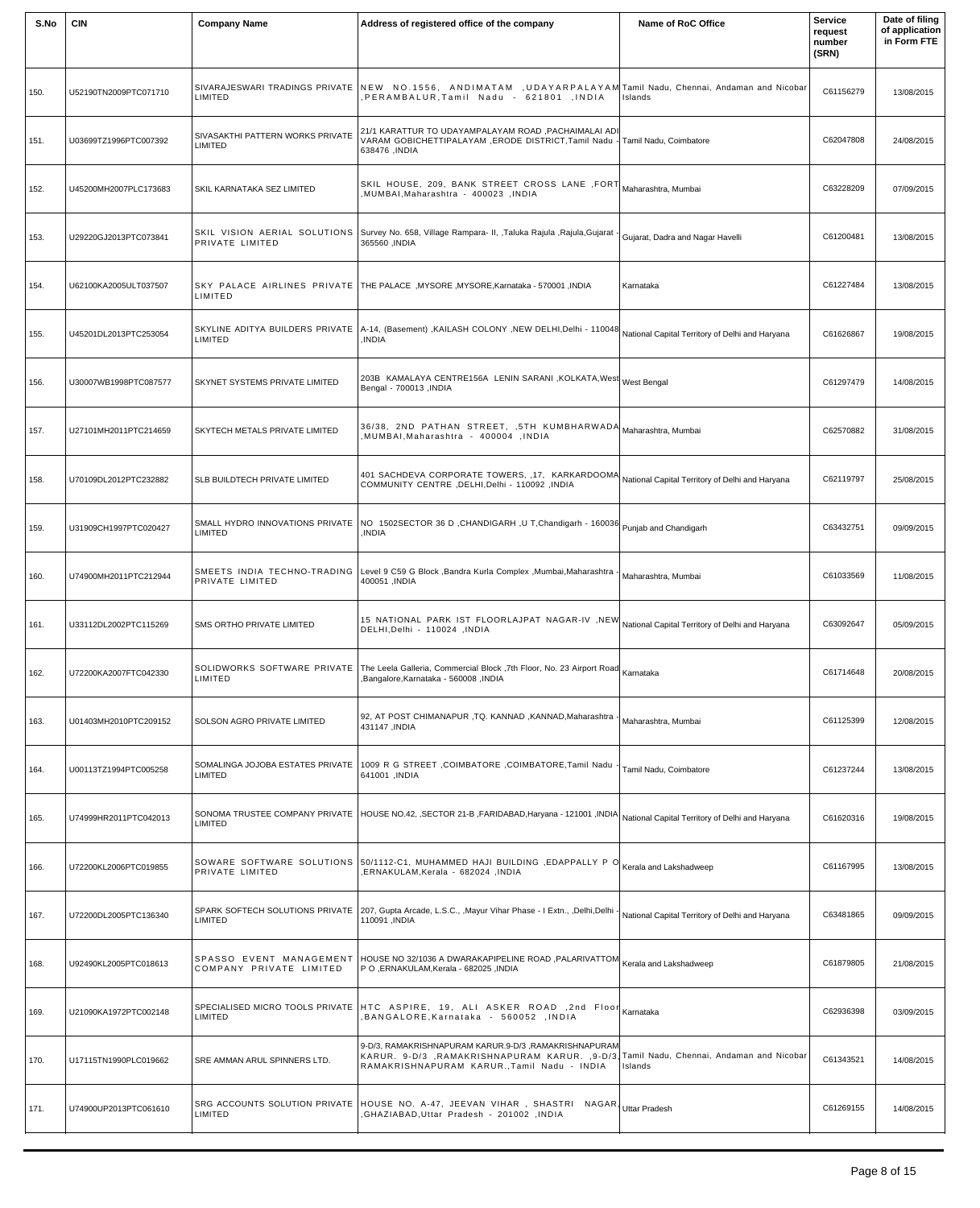| S.No | <b>CIN</b>            | <b>Company Name</b>                                               | Address of registered office of the company                                                                                                                      | Name of RoC Office                              | <b>Service</b><br>request<br>number<br>(SRN) | Date of filing<br>of application<br>in Form FTE |
|------|-----------------------|-------------------------------------------------------------------|------------------------------------------------------------------------------------------------------------------------------------------------------------------|-------------------------------------------------|----------------------------------------------|-------------------------------------------------|
| 172. | U20211OR1996PTC004673 | SRI JAGANNATH PLYWOODS PRIVATE<br>LIMITED                         | AT MAIN ROADPO TITILAGARH , BOLANGIR, Orissa - INDIA                                                                                                             | Orissa                                          | C60884392                                    | 10/08/2015                                      |
| 173. | U51909WB2013PTC192605 | SRISHIVASAI EXIM PRIVATE LIMITED                                  | H/235, DUM DUM AIRPORT GATE NO. - 2 , MOTILAL COLONY<br>,Kolkata,West Bengal - 700081, INDIA                                                                     | <b>West Bengal</b>                              | C62333323                                    | 27/08/2015                                      |
| 174. | U72900PB2012PTC035834 | SRK WEBTECH PRIVATE LIMITED                                       | SCO 258, FIRST FLOOR, URBAN ESTATE PHASE 1, PATIALA, Punjab   Punjab and Chandigarh<br>. 147001 ,INDIA                                                           |                                                 | C62316492                                    | 27/08/2015                                      |
| 175. | U70100HR2010PTC041003 | SRVK INFRASTRUCTURE PRIVATE<br>LIMITED                            | Sarjit Singh C/o Anil Yadav, Gali No. 3, , Mahavir Nagar , Kalka Road<br>Rewari, Haryana - 123401, INDIA                                                         | National Capital Territory of Delhi and Haryana | C62852165                                    | 02/09/2015                                      |
| 176. | U74140WB2012PTC181056 | PRIVATE LIMITED                                                   | SSDS FINANCIAL CONSULTANTS VILL & P.O. - DAKSHIN GOURIPUR, ,NEAR - MANDAL PARA West Bengal<br>AMTALA, West Bengal - 743503, INDIA                                |                                                 | C62382486                                    | 27/08/2015                                      |
| 177. | U32201DL2001PTC112625 | LIMITED                                                           | STANDARD RADIO COMPANY PRIVATE 2/12 ANSARI ROADDARYA GANJ ,NEW DELHI,Delhi - 110002 ,INDIA                                                                       | National Capital Territory of Delhi and Haryana | C61106464                                    | 12/08/2015                                      |
| 178. | U15400PB2013PTC037900 | STANDHIGH FOOD & BEVERAGES<br>PRIVATE LIMITED                     | HOUSE NO 1863 ,PHASE 7 ,MOHALI,Punjab - 160055 ,INDIA                                                                                                            | Punjab and Chandigarh                           | C62891544                                    | 03/09/2015                                      |
| 179. | U42390DL2004PTC126174 | STAR SURGIMED CO. PRIVATE LIMITED.                                | Shop No. 20 , A-1B/20, DDA Market, I Floor, , Paschim Vihar, Delhi<br>110063 ,INDIA                                                                              | National Capital Territory of Delhi and Haryana | C62094800                                    | 24/08/2015                                      |
| 180. | U22122DL2004PTC126164 | LIMITED                                                           | STELLAR PUBLISHERS PRIVATE G-25, VIKAS PURI, NEW DELHI-110018, Delhi - INDIA                                                                                     | National Capital Territory of Delhi and Haryana | C62425814                                    | 28/08/2015                                      |
| 181. | U45200MH2012PTC234299 | DEVELOPERS PRIVATE LIMITED   , THANE, Maharashtra - 400601, INDIA | SUKHANT REALTORS AND FLAT NO. 203, 2ND FLOOR, IRIS, A WING ,LODHA PARADISE Maharashtra, Mumbai                                                                   |                                                 | C63035828                                    | 04/09/2015                                      |
| 182. | U74899DL2003PTC122530 | SUMBHAV LOGISTICS PRIVATE LIMITED                                 | 1ST FLOOR , A-13 GREEN PARK EXTN ,NEW DELHI,Delhi - 110016 <br><b>INDIA</b>                                                                                      | National Capital Territory of Delhi and Haryana | C62816764                                    | 02/09/2015                                      |
| 183. | U74300HR2008PTC038423 | SUN EVENT MANAGEMENT PRIVATE<br>LIMITED                           | 786, SECTOR-6, KARNAL, Haryana - 132001, INDIA                                                                                                                   | National Capital Territory of Delhi and Haryana | C60884012                                    | 10/08/2015                                      |
| 184. | U23201TN2000PTC045807 | SUNDRO PETROCHEM PRIVATE<br>LIMITED                               | NO.6, VALLUVAN STREET,POOMPUHAR NAGAR, ,ENNORE POST, Tamil Nadu, Chennai, Andaman and Nicobar<br>CHENNAI - 600 057., Tamil Nadu - 600057, INDIA                  | Islands                                         | C63221477                                    | 07/09/2015                                      |
| 185. | U74900HR2012PTC045322 | SUNRISE TAX SERVICES PRIVATE<br>LIMITED                           | 100, THE MALL ROAD, AMBALA CANTT, Haryana - 133001, INDIA                                                                                                        | National Capital Territory of Delhi and Haryana | C61705646                                    | 20/08/2015                                      |
| 186. | U74900WB2008PTC123805 | SUNVIEW MERCANTILE PRIVATE<br>LIMITED                             | 10,ASHWINI DUTTA ROAD, ,SWASTINAGAR, ,KOLKATA,West $_{\mathsf{West}}$ Bengal<br>Bengal - 700114, INDIA                                                           |                                                 | C62916051                                    | 03/09/2015                                      |
| 187. | U52600HR2013PTC049498 | LIMITED                                                           | SUNWORLD ENTERPRISES PRIVATE H.NO. 581, SECTOR - 22B ,DISTRICT GURGAON National Capital Territory of Delhi and Haryana<br>HARYANA, Haryana - 122001, INDIA       |                                                 | C61537502                                    | 18/08/2015                                      |
| 188. | U65993TZ1990PTC002805 | PRIVATE LIMITED                                                   | SUPER SHARES AND SERVICES   SF No.17, THUNGAVI ROAD, , KANIYUR (VIA) , UDUMALPET, Tamil<br>Nadu - 642203 , INDIA                                                 | Tamil Nadu, Coimbatore                          | C61065405                                    | 12/08/2015                                      |
| 189. | U34300TN1983PLC042243 | SUPER SHOCK ABSORBERS LIMITED                                     | DOOR NO.15 (PLOT NO.38) , SESHADRIPURAM FIRST CROSS Tamil Nadu, Chennai, Andaman and Nicobar<br>STREET, VELACHERY, CHENNAI, Tamil Nadu - 600042, INDIA   Islands |                                                 | C61795563                                    | 20/08/2015                                      |
| 190. | U01403DL2010PTC199774 | SUPERBIA FARMS PRIVATE LIMITED                                    | 21B/6 NEW ROHTAK ROAD, NEAR LIBERTY CINEMA, KAROL BAGH<br>NEW DELHI, Delhi - 110005, INDIA                                                                       | National Capital Territory of Delhi and Haryana | C62161708                                    | 25/08/2015                                      |
| 191. | U65992DL1981PTC012564 | SUPNISHAD CHIT FUND AND FINANCE<br>PRIVATE LIMITED                | 2188 GALI HINGA BEG TILAKBAZAR ,NEW DELHI,Delhi - 110006 National Capital Territory of Delhi and Haryana<br>INDIA.                                               |                                                 | C62079645                                    | 24/08/2015                                      |
| 192. | U24100WB2014PTC204174 | SUPRATIM'S SPECIALITY CHEMICALS<br>PRIVATE LIMITED                | 6B, SAROJINI ROAD , P.O. BELGHORIA , KOLKATA, West Bengal<br>700056 , INDIA                                                                                      | West Bengal                                     | C61588695                                    | 18/08/2015                                      |
| 193. | U15146CH1997PLC019942 | SURBHI SPICY FOODS INDIA LIMITED                                  | 1054INDUSTRIAL AREA ,PHASE II ,CHANDIGARH,Chandigarh<br><b>INDIA</b>                                                                                             | Punjab and Chandigarh                           | C62910443                                    | 03/09/2015                                      |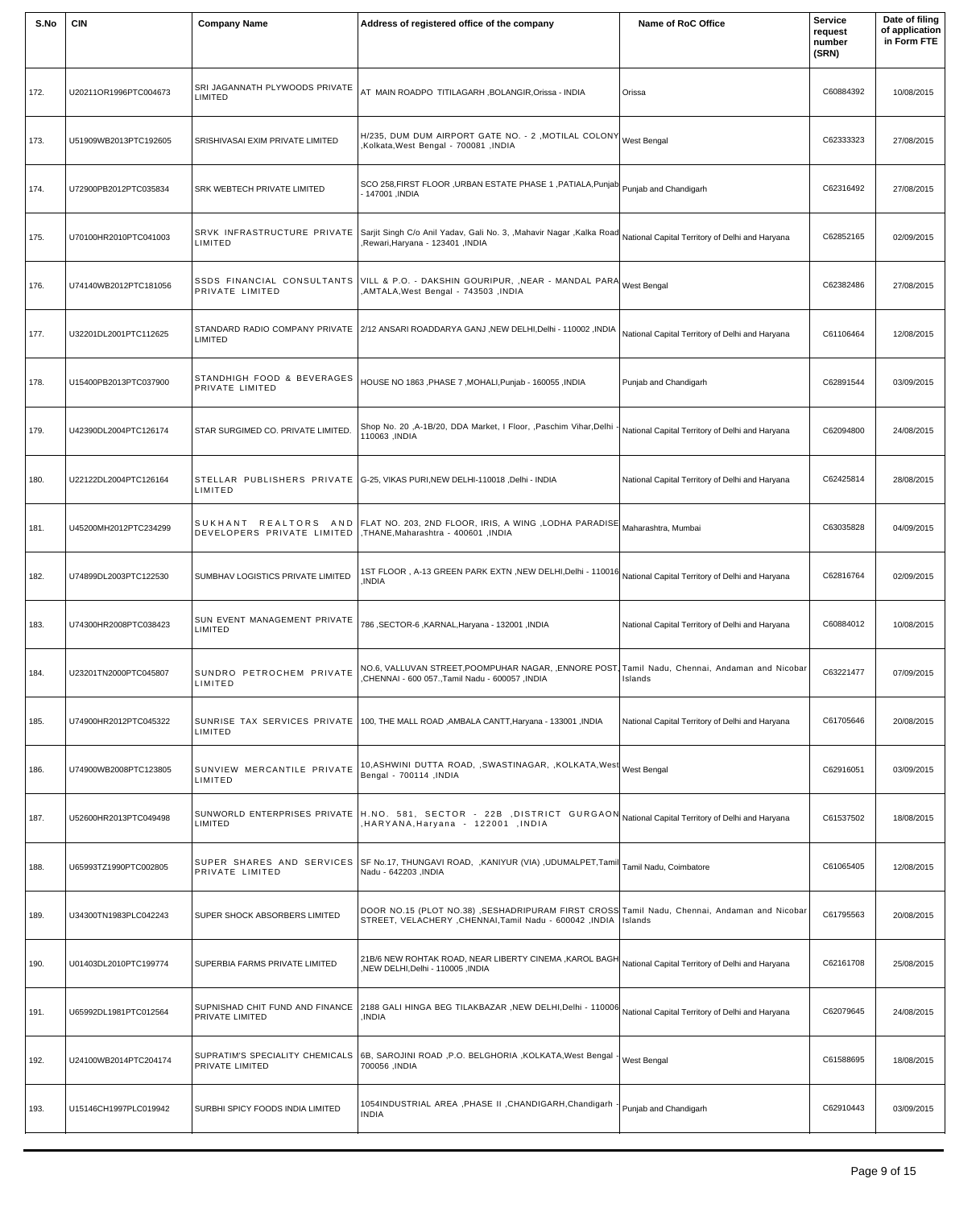| S.No | <b>CIN</b>            | <b>Company Name</b>                                              | Address of registered office of the company                                                                                                                              | Name of RoC Office                              | <b>Service</b><br>request<br>number<br>(SRN) | Date of filing<br>of application<br>in Form FTE |
|------|-----------------------|------------------------------------------------------------------|--------------------------------------------------------------------------------------------------------------------------------------------------------------------------|-------------------------------------------------|----------------------------------------------|-------------------------------------------------|
| 194. | U74900WB2009PTC134301 | SUSTAINABLE RESOURCES AND<br><b>TECHNOLOGIES PRIVATE LIMITED</b> | B-250, LAKE GARDENS, KOLKATA, West Bengal - 700045, INDIA                                                                                                                | West Bengal                                     | C62916465                                    | 03/09/2015                                      |
| 195. | U72200TG2000PTC035840 | SUTEC TECHNOLOGIES PRIVATE<br>LIMITED                            | P.N.9, SESHACHALA CLY, , WESTMARREDPALLY, Andhra Pradesh<br>SECUNDERABAD, Telangana - INDIA                                                                              |                                                 | C61133518                                    | 12/08/2015                                      |
| 196. | U70101PN2012PTC143709 | LIMITED                                                          | SUVARNAGIRI  REALTIES  PRIVATE 2,0SIA ARCADE, NEAR RTO OFFICE ,PURNA NAGAR,CHINCHWAD Maharashtra, Pune<br>,PUNE,Maharashtra - 411019 ,INDIA                              |                                                 | C62617998                                    | 31/08/2015                                      |
| 197. | U92120TG2010PTC066960 | SV ANIMATIONS PRIVATE LIMITED                                    | Plot No.14/1, I.O.B Colony, ,Trimulgherry ,Secunderabad,Telangana<br>500015, INDIA                                                                                       | Andhra Pradesh                                  | C61884227                                    | 21/08/2015                                      |
| 198. | U70102MH2013PTC242471 | PRIVATE LIMITED                                                  | <br> SWABHIMAAN RURAL BAZAARS 201, Sumer Kendra, ,Pandurang Budhkar Marg, Worli, <sub>Maharashtra, Mumbai</sub><br>Mumbai.Maharashtra - 400018 .INDIA                    |                                                 | C61332524                                    | 14/08/2015                                      |
| 199. | U19115UP2011PTC046793 | LIMITED                                                          | SWAN TANNING INDUSTRIES PRIVATE AFTAB AHMED LARI MANJIL, 88/101A, PREM NAGAR Uttar Pradesh<br>KANPUR, Uttar Pradesh - 208001, INDIA                                      |                                                 | C63281554                                    | 08/09/2015                                      |
| 200. | U63031TN2000PTC044343 | PRIVATE LIMITED                                                  | SWARRNA VINAYAGAR TRANSPORT   NO.2, ANUSUYA AVENUE, OFF - ORMES ROAD, KILPAUK Tamil Nadu, Chennai, Andaman and Nicobar<br>CHENNAI - 600 010., Tamil Nadu - 600010, INDIA | Islands                                         | C61338331                                    | 14/08/2015                                      |
| 201. | U36911DL2008PTC176262 |                                                                  | SWASTIK JEWELLERS PRIVATE LIMITED   32-A/78, WEST PUNJABI BAGH, ,DELHI,Delhi - 110026, INDIA                                                                             | National Capital Territory of Delhi and Haryana | C62227459                                    | 26/08/2015                                      |
| 202. | U31908PN2015PTC154009 | SWATANTRA URJA PRIVATE LIMITED                                   | 12A, Akshardham Ajmera Housing Corporation , Opp. German Maharashtra, Pune<br>Bakery, Koregaon Park, Pune, Maharashtra - 411001, INDIA                                   |                                                 | C62283353                                    | 26/08/2015                                      |
| 203. | U15122UP2010PTC041112 | SWEET TOOTH FOOD COMPANY<br>PRIVATE LIMITED                      | E 642, , PANKI, KANPUR, Uttar Pradesh - 208020, INDIA                                                                                                                    | Uttar Pradesh                                   | C60974748                                    | 11/08/2015                                      |
| 204. | U74999HR2015PTC054576 | SWISS LASSER MACHINES PRIVATE<br>LIMITED                         | House No. 943, Sector-9, Faridabad, Haryana - 121006, INDIA                                                                                                              | National Capital Territory of Delhi and Haryana | C62213525                                    | 26/08/2015                                      |
| 205. | U72900MH1997PTC109917 | SYMBOL SYSTEMS OF INDIA PRIVATE<br>LIMITED                       | 4 B II GREAT ESTERNROYAL E BELLASS ,1ST ROAD TARDEO Maharashtra, Mumbai<br>NUMBAI, Maharashtra - 400053, INDIA                                                           |                                                 | C61348801                                    | 14/08/2015                                      |
| 206. | U63090PN2013PTC149083 | SYNETRANS TRAVELS PRIVATE<br>LIMITED                             | S31/2, P-22, INDRANAGAR ,DAHANUKAR COLONY,KOTHRUD Maharashtra, Pune<br>PUNE.Maharashtra - 411038 .INDIA                                                                  |                                                 | C62474473                                    | 28/08/2015                                      |
| 207. | U72200KL2000PTC013867 | TADKO INFORMATION TECHNOLOGIES<br>PRIVATE LIMITED                | $T$ C 17/40 KARTHIKA 15SUDARSAN NAGAR , THYCAUD P O Kerala and Lakshadweep<br>INDIA, TRIVANDRUM,Kerala - 695014,                                                         |                                                 | C61178802                                    | 13/08/2015                                      |
| 208. | U45202MH2008PTC179248 | TAHA BUILDERS PRIVATE LIMITED                                    | A WING, SHOP NO. 73, MANGALWARI COMPLEX, L. GROUND<br>,FLOOR, MANGAL BAZAR, SADAR ,NAGPUR,Maharashtra - 440001 Maharashtra, Mumbai<br>INDIA,                             |                                                 | C62371919                                    | 27/08/2015                                      |
| 209. | U80302KL2010PTC027042 | TALWAY EDUCATION PRIVATE LIMITED                                 | 34/1793, D8-10, SEVANA , MATHEWSONS SQUARE, HIGH SCHOOL Kerala and Lakshadweep<br>JUNCTION ,EDAPPALLY,Kerala - 682024 ,INDIA                                             |                                                 | C61938452                                    | 22/08/2015                                      |
| 210. | U74140DL2003PTC120868 | TANSU MANAGEMNET SERVICES<br>PRIVATE LIMITED.                    | I00/1 ,GAUTAM NAGAR ,DELHI,Delhi - 110049 ,INDIA                                                                                                                         | National Capital Territory of Delhi and Haryana | C61692026                                    | 19/08/2015                                      |
| 211. | U85190DL2009PTC191767 | PRIVATE LIMITED                                                  | TANWAR HEALTHCARE SERVICES HOUSE NO. 10, SHIV MANDIR GALI, ,MAUJPUR, ,DELHI,Delhi<br>110053 , INDIA                                                                      | National Capital Territory of Delhi and Haryana | C62226972                                    | 26/08/2015                                      |
| 212. | U17100MH2002PTC137420 | TARA FIBERS PRIVATE LIMITED                                      | D-58M I D C AREA, JALGAON, Maharashtra - 425003, INDIA                                                                                                                   | Maharashtra, Mumbai                             | C61356408                                    | 14/08/2015                                      |
| 213. | U74120PN2001PTC015737 | LIMITED                                                          | TAX DOCTOR SERVICES PRIVATE C/O VIJAY BALKRISHNA DATAR, 1222, SADASHIV PETH, NEAR Maharashtra, Pune<br>PERUGATE POLICE STATION .PUNE.Maharashtra - 411030 .INDIA         |                                                 | C62497888                                    | 28/08/2015                                      |
| 214. | U72200DL2012PTC245376 | PRIVATE LIMITED                                                  | TECHPARTNERZ IT SOLUTIONS   F- 2, 40 FEET ROAD , GANGA VIHAR, GOKULPURI , DELHI, Delhi -<br>110094 .INDIA                                                                | National Capital Territory of Delhi and Haryana | C63247753                                    | 07/09/2015                                      |
| 215. | U72200HR1999PTC034219 | TECTONICS INFO-TECH PRIVATE<br>LIMITED                           | 1722 SEC 14SONEPAT, HARYANA, Haryana - INDIA                                                                                                                             | National Capital Territory of Delhi and Haryana | C61870499                                    | 21/08/2015                                      |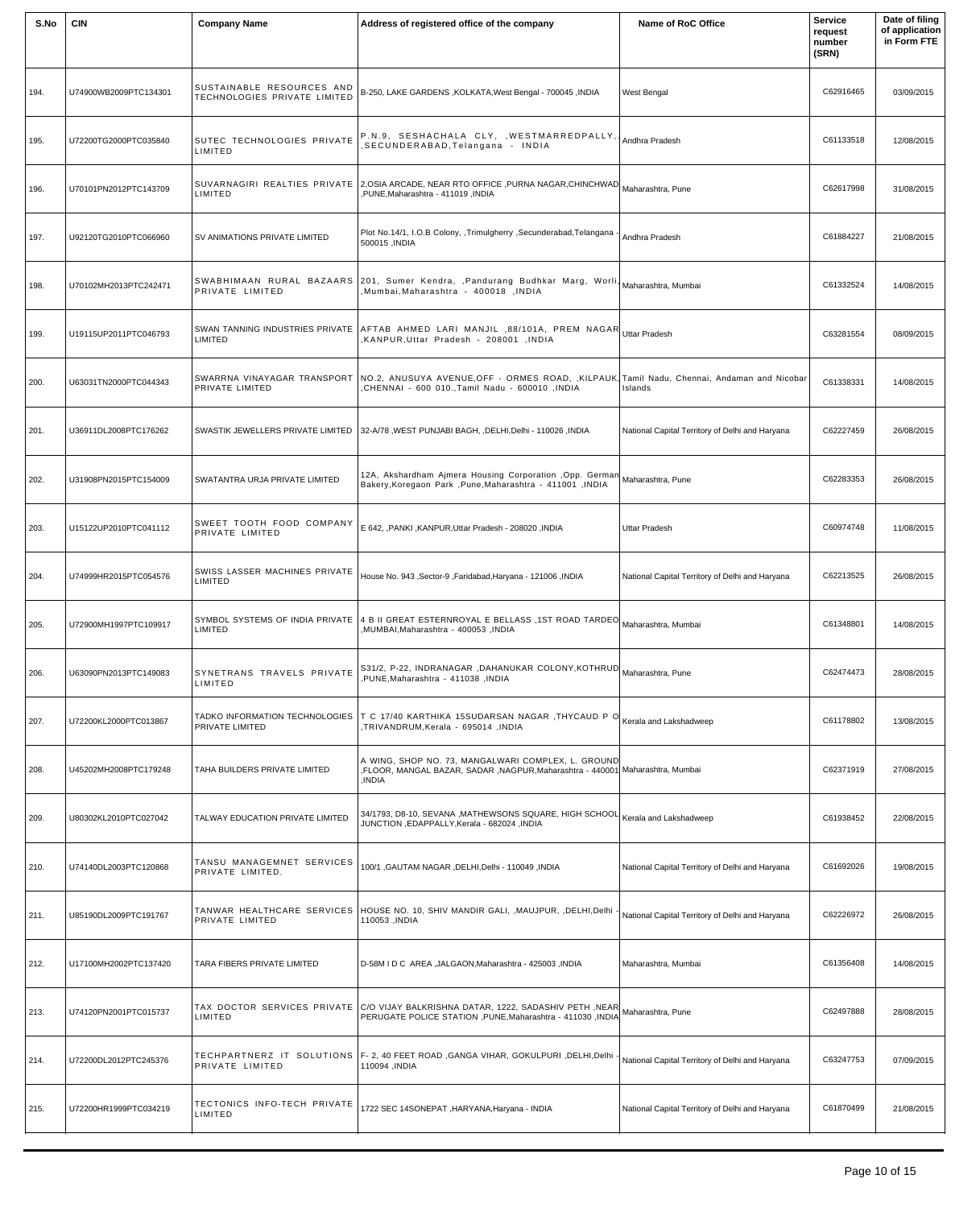| S.No | <b>CIN</b>            | <b>Company Name</b>                                   | Address of registered office of the company                                                                                                                                                  | Name of RoC Office                                  | <b>Service</b><br>request<br>number<br>(SRN) | Date of filing<br>of application<br>in Form FTE |
|------|-----------------------|-------------------------------------------------------|----------------------------------------------------------------------------------------------------------------------------------------------------------------------------------------------|-----------------------------------------------------|----------------------------------------------|-------------------------------------------------|
| 216. | U72200HR2013FTC048815 | INDIA PRIVATE LIMITED                                 | TELECOM CONNECT ENTERPRISE DLF CYBER TERRACE, DLF BUILDING NO. 5, TOWER A, ,15TH National Capital Territory of Delhi and Haryana<br>FLOOR, PHASE III, , GURGAON, Haryana - 122002, INDIA     |                                                     | C63009880                                    | 04/09/2015                                      |
| 217. | U72900HR2013FTC048862 | LIMITED                                               | TELECOM SOLUTIONS INDIA PRIVATE DLF CYBER TERRACE, DLF BUILDING NO. 5, TOWER A, ,15TH National Capital Territory of Delhi and Haryana<br>FLOOR, PHASE III , GURGAON, Haryana - 122002, INDIA |                                                     | C63172894                                    | 07/09/2015                                      |
| 218. | U52100KL2014PTC036467 | TER4ALL IMPEX PRIVATE LIMITED                         | No.11/257, Keezhmad Panchayat ,Thottumugham Kara, Aluva Taluk Kerala and Lakshadweep<br>east village , ALUVA, Kerala - 683105, INDIA                                                         |                                                     | C60974011                                    | 11/08/2015                                      |
| 219. | U45200PN2012PTC145157 | TERRAGON CONSTRUCTIONS PRIVATE<br>LIMITED             | OFFICE NO. 324, PRIDE PURPLE SQUARE, S. NO. 210/2, PLOT NO<br>10, BUILDING B,THIRD FLOOR, KALEWADI PHATA Maharashtra, Pune<br>NAKAD,Maharashtra - 411057 ,INDIA,                             |                                                     | C63485403                                    | 09/09/2015                                      |
| 220. | U40104TN2007PTC064188 | LIMITED                                               | THARANI ENERGY INDIA PRIVATE  NO.11, FIRST CROSS STREET ,T T K ROAD, ALWARPET Tamil Nadu, Chennai, Andaman and Nicobar<br>INDIA, CHENNAI,Tamil Nadu - 600018,                                | Islands                                             | C62602735                                    | 31/08/2015                                      |
| 221. | U45400TN2012PTC084633 | THRIFT INFRAA PRIVATE LIMITED                         | 115, OLD NO. 79, LLOYDS ROAD, ROYAPETTAH ,CHENNAI,Tamil Tamil Nadu, Chennai, Andaman and Nicobar<br>Nadu - 600014, INDIA                                                                     | Islands                                             | C63400964                                    | 09/09/2015                                      |
| 222. | U70100PB2004PTC027322 | THUKRAL REAL-ESTATES PRIVATE<br>LIMITED               | 833, URBAN ESTATESPHASE - 1, JALANDHAR, PUNJAB, Punjab -<br>INDIA                                                                                                                            | Punjab and Chandigarh                               | C63221840                                    | 07/09/2015                                      |
| 223. | U92190MH2008PTC184314 | PRIVATE LIMITED                                       | TICKET TRAC ENTERTAINMENT 501, IGENS, 46-A, LADY, JAMSHEDJI, 2ND CROSS ROAD, MAHIM.<br>,MUMBAI,Maharashtra - 400016 ,INDIA                                                                   |                                                     | C61315396                                    | 14/08/2015                                      |
| 224. | U45206DL2009PTC188648 | TILKE ENGINEERS & ARCHITECTS INDIA<br>PRIVATE LIMITED | 11TH FLOOR, DR GOPALDAS TOWER ,28, BARAKHAMBA ROAD National Capital Territory of Delhi and Haryana<br>NEW DELHI,Delhi - 110001 ,INDIA,                                                       |                                                     | C62538319                                    | 30/08/2015                                      |
| 225. | U45300DL2008PTC185843 | TIRUMALA BUILD TECH PRIVATE<br>LIMITED                | ID/15, BALI NAGAR, NEW DELHI, Delhi - 110015, INDIA                                                                                                                                          | National Capital Territory of Delhi and Haryana     | C61109765                                    | 12/08/2015                                      |
| 226. | U30006KL2004PTC017687 | TOMSON INFOCOM PRIVATE LIMITED                        | TARA MANSIONMANIKIRI CROSS ROAD, RAVIPURAM Kerala and Lakshadweep<br>INDIA, ERNAKULAM, Kerala - 682016,                                                                                      |                                                     | C61506622                                    | 18/08/2015                                      |
| 227. | U74120MH2015PTC263883 | PRIVATE LIMITED                                       | TONGASEPATIL GRUHANIRMAN H/238, NEAR KALYAN NAGAR ,BAPAT WADI Maharashtra, Mumbai<br>AMRAVATI,Maharashtra - 444606 ,INDIA,                                                                   |                                                     | C62136072                                    | 25/08/2015                                      |
| 228. | U65993DL1980PLC016432 | TOPAZ INVESTMENT LIMITED                              | 101 A IF BEHIND NAFEDK, MATHURA RD, ND, ASHRAM CHOWK National Capital Territory of Delhi and Haryana<br>NEW DELHI, Delhi - INDIA                                                             |                                                     | C62659396                                    | 01/09/2015                                      |
| 229. | U45201KL2002PTC015497 | PRIVATE LIMITED                                       | TOPLAND BUILDERS AND DEVELOPERS D/21511 FLOOR AL FALAH COMPLEX, NETHAJI ROAD Kerala and Lakshadweep<br>NDIA, Kerala - 670001, NDIA,                                                          |                                                     | C62610357                                    | 31/08/2015                                      |
| 230. | U14108RJ2011PTC036927 | TORAN MINCHEM PRIVATE LIMITED                         | VILLAGE- BAMAN TUKDA , Tehsil- RAJSAMAND Rajasthan<br>,RAJSAMAND,Rajasthan - 313324 ,INDIA                                                                                                   |                                                     | C62535844                                    | 30/08/2015                                      |
| 231. | U74900TN2014PTC098574 | TOYA TECH SOLUTIONS PRIVATE<br>LIMITED                | 14/947, 39th STREET, KORATTUR, CHENNAI, Tamil Nadu - 600080 Tamil Nadu, Chennai, Andaman and Nicobar<br>,INDIA                                                                               | Islands                                             | C62887260                                    | 03/09/2015                                      |
| 232. | U67120KA2004PTC034245 | TRADE STATION SECURITIES PRIVATE<br>LIMITED           | C/O S V VAGADESH & CONO.71, 2ND FLOOR, SRI KALYAN<br>,BUILDINGS, AVENUE ROAD ,BANGALORE,Karnataka - 560002 Karnataka<br>,INDIA                                                               |                                                     | C62513270                                    | 29/08/2015                                      |
| 233. | U72900TN2005PTC057603 | TRANS I CADD PRIVATE LIMITED                          | NO.6, SHIVA SHANMUGAM STREET, FIRST FLOOR ,NEAR<br>MUDICHUR ROAD, TAMBARAM WEST ,CHENNAI,Tamil Nadu<br>600045, INDIA                                                                         | Tamil Nadu, Chennai, Andaman and Nicobar<br>Islands | C61802393                                    | 20/08/2015                                      |
| 234. | U72900TN2007PTC062114 | PRIVATE LIMITED                                       | TRANSTAFF SOLUTIONS (INDIA) A-2, ABC FLATS, VASANTHA STREET,GOLDEN GEORGE NAGAR, Tamil Nadu, Chennai, Andaman and Nicobar<br>MUGAPPAIR, CHENNAI, Tamil Nadu - 600107, INDIA                  | Islands                                             | C62618137                                    | 31/08/2015                                      |
| 235. | U51109RJ2014PTC044915 | TRC MARTS PRIVATE LIMITED                             | OFFICE NO. 107, FIRST FLOOR, VAISHALI TOWER-II, NURSERY Rajasthan<br>CIRCLE, VAISHALI NAGAR, JAIPUR, Rajasthan - 302016, INDIA                                                               |                                                     | C61181228                                    | 13/08/2015                                      |
| 236. | U17111TZ2007PTC013321 | TREASURE TEX INDIA PRIVATE LIMITED                    | 7 RAMANANTHA NAGAR ,SARAVANAMPATTI ,COIMBATORE,Tamil Tamil Nadu, Coimbatore<br>Nadu - 641035 , INDIA                                                                                         |                                                     | C61114104                                    | 12/08/2015                                      |
| 237. | U65190DL2011FTC213384 | TREASURECOM INDIA PRIVATE LIMITED                     | W-79A, Greater Kailash - I, NEW DELHI, Delhi - 110048, INDIA                                                                                                                                 | National Capital Territory of Delhi and Haryana     | C61525861                                    | 18/08/2015                                      |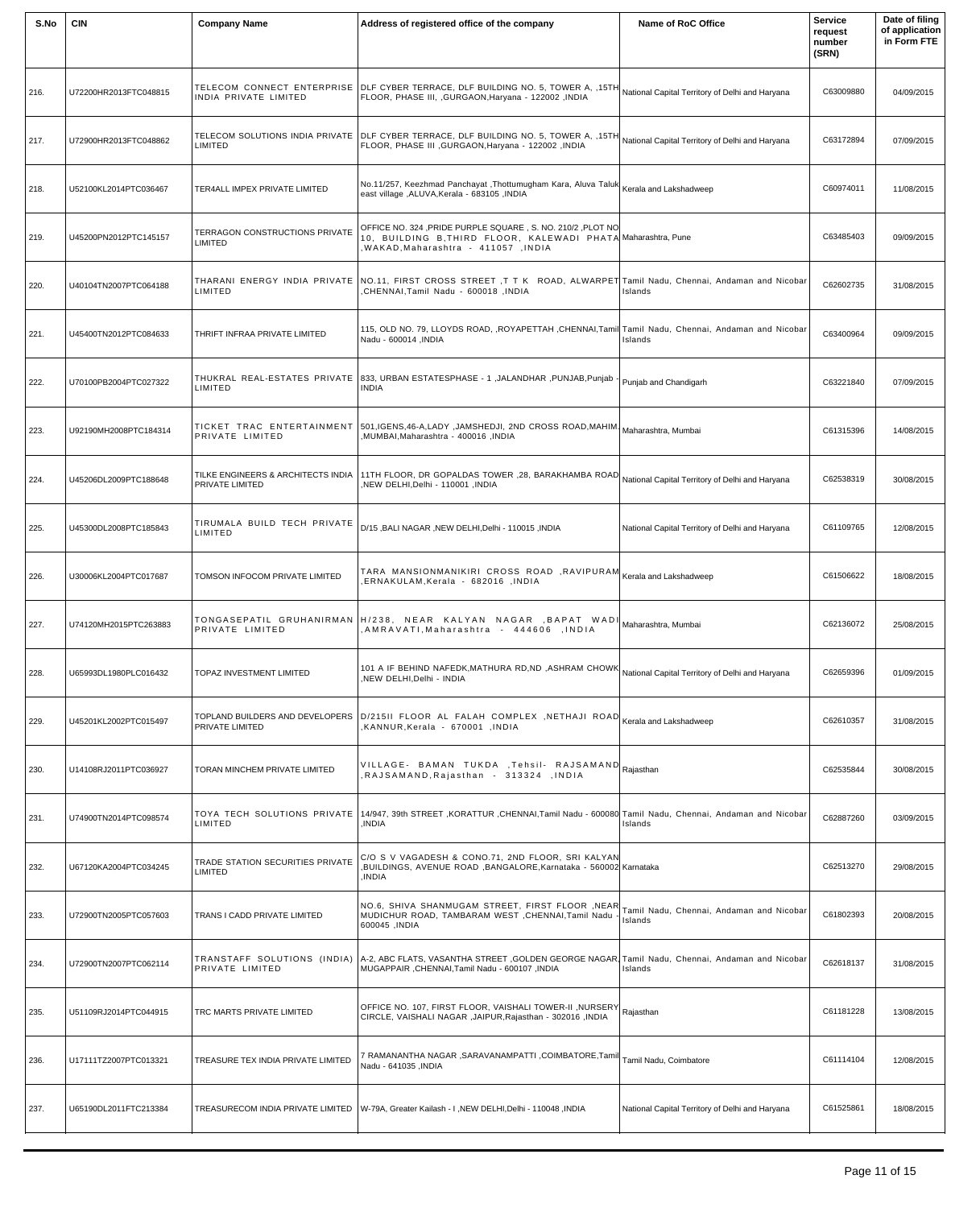| S.No | <b>CIN</b>            | <b>Company Name</b>                                   | Address of registered office of the company                                                                                                                    | Name of RoC Office                              | <b>Service</b><br>request<br>number<br>(SRN) | Date of filing<br>of application<br>in Form FTE |
|------|-----------------------|-------------------------------------------------------|----------------------------------------------------------------------------------------------------------------------------------------------------------------|-------------------------------------------------|----------------------------------------------|-------------------------------------------------|
| 238. | U45200JH2010PTC014258 | TRIDENT SYSCON PRIVATE LIMITED                        | G.N BROTHERS, 1ST FLOOR, SURAJ BHAWAN, , SATI MANDIR<br>ROAD, RATU ROAD, RANCHI, Jharkhand - 834005, INDIA                                                     | Jharkhand                                       | C61112462                                    | 12/08/2015                                      |
| 239. | U31102DL2006PTC147002 | TRISHUL ELECTRICALS PRIVATE<br>LIMITED                | 960 RANIBAGHMAIN MARKET, NER MIKKINAN SHOP , SHAKUR<br>BASTI DELI-34, SHAKUR BASTI DELI-34, Delhi - INDIA                                                      | National Capital Territory of Delhi and Haryana | C62477245                                    | 28/08/2015                                      |
| 240. | U51109KA2014PTC075339 | TRIVENUS TRADE EXIM PRIVATE<br>LIMITED                | 1st Floor, No.227, 8th Main, BEML 3rd Stage ,Rajarajeshwari Nagar  <sub>Karnataka</sub><br>Bangalore, Karnataka - 560098, INDIA                                |                                                 | C61441416                                    | 17/08/2015                                      |
| 241. | U40108DL2013PTC252859 | TRIWAVE ENERGY SYSTEMS PRIVATE<br>LIMITED             | 303, PADMA PALACE ,86 NEHRU PLACE ,DELHI,Delhi - 110019 <br>INDIA.                                                                                             | National Capital Territory of Delhi and Haryana | C61566634                                    | 18/08/2015                                      |
| 242. | U93000KA2013PTC069698 | TECHNOLOGIES PRIVATE LIMITED                          | TRUESYS CONSULTING AND HOUSE NO. 30, 3RD CROSS, MARUTHI LAYOUT Kamataka<br>CHINNAPPANAHALLI, BANGALORE, Karnataka - 560037, INDIA                              |                                                 | C62014394                                    | 24/08/2015                                      |
| 243. | U74999DL2011PTC222670 | TUESDAY ADVISORY AND COMMERCE<br>PRIVATE LIMITED      | Office No.4, Plot No. 148, Pocket-E-21, Sector-3, Rohini, Delhi, Delhi<br>110085 ,INDIA                                                                        | National Capital Territory of Delhi and Haryana | C62229232                                    | 26/08/2015                                      |
| 244. | U72200KA2003PTC032420 | TURIN NETWORKS INDIA PRIVATE<br>LIMITED               | $\vert$ 4B, Chitrapur Bhavan, 8th Main, 15th Cross ,Malleswaram $\vert$ Kamataka<br>Bangalore, Karnataka - 560055, INDIA                                       |                                                 | C61309597                                    | 14/08/2015                                      |
| 245. | U74899DL1998PTC096585 | TVAM (INDIA) PRIVATE LIMITED                          | RZA, 71-A, 2nd Floor, Road No.-2, Mahipalpur Extension, New National Capital Territory of Delhi and Haryana<br>Delhi, Delhi - 110037, INDIA                    |                                                 | C61524351                                    | 18/08/2015                                      |
| 246. | U74920CH2011PTC032840 | LIMITED                                               | UK SECURITY SOLUTIONS PRIVATE H.NO. 175, PANJAB ENGINEERING COLLEGE, SECTOR 12 Punjab and Chandigarh<br><b>CHANDIGARH, Chandigarh - 160011, INDIA</b>          |                                                 | C62915392                                    | 03/09/2015                                      |
| 247. | U80904BR2013PTC020378 | LIMITED                                               | Binar Charl Publication PRIVATE Mohalla- Ghourdohr Road, Neel Nagar, Po-Digha Ghat ,Ps-Digha,<br>District-Patna ,patna,Bihar - 800011 ,INDIA                   |                                                 | C61222444                                    | 13/08/2015                                      |
| 248. | U70109WB2012PLC184544 | UNIFI INFRAPROJECTS LIMITED                           | 5 JBS HALDEN AVENUE, SPRING ARCADE, KOLKATA, West Bengal<br>700105, INDIA                                                                                      | West Bengal                                     | C61079042                                    | 12/08/2015                                      |
| 249. | U50200GA2008PTC005819 | PRIVATE LIMITED                                       | UNIQUE WHEELS AND SERVICES HOUSE NO.B/121/A, , REIS MAGOS, VEREM, BETIM, NORTH GOA Goa, Daman and Diu<br>PORVORIM, Goa - 403114, INDIA                         |                                                 | C61811964                                    | 21/08/2015                                      |
| 250. | U55101DL2003PTC119827 | UNIVERSAL HOSPITALITY SERVICES<br>PRIVATE LIMITED     | 243 BANK ENCLAVELAXMI NAGAR, NEW DELHI, Delhi - 110092 National Capital Territory of Delhi and Haryana<br>INDIA.                                               |                                                 | C62590419                                    | 31/08/2015                                      |
| 251. | U74899DL1982PTC014624 | UNIVERSAL RESOURCES PRIVATE<br>LIMITED                | D 909NEW FRIENDS COLONY , NEW DELHI, Delhi - 110065 , INDIA                                                                                                    | National Capital Territory of Delhi and Haryana | C62382759                                    | 27/08/2015                                      |
| 252. | U70101DL2009PTC197033 | UPKAR BUILDCON PRIVATE LIMITED                        | 2809/208, SHANKER MARKET, OLD BUS STAND, TRI NAGAR National Capital Territory of Delhi and Haryana<br>INDIA, DELHI, Delhi - 110035, INDIA                      |                                                 | C61007357                                    | 11/08/2015                                      |
| 253. | U45400DL2007PTC164619 | UPKAR INFRATECH PRIVATE LIMITED                       | 2809/208,SHANKER MARKET ,OLD BUS STAND ,TRI NAGAR National Capital Territory of Delhi and Haryana<br>INDIA, DELHI, Delhi - 110035, INDIA                       |                                                 | C61008066                                    | 11/08/2015                                      |
| 254. | U70109KA2005PTC037578 | V & V PROJECTS PRIVATE LIMITED                        | #440, 11th Cross, 5th Main, , Vijaya Bank Layout, Bilekahalli Karnataka<br>Bangalore, Karnataka - 560076, INDIA                                                |                                                 | C62912928                                    | 03/09/2015                                      |
| 255. | U18101DL2005PTC136735 | V C CLOTHING COMPANY PRIVATE<br>LIMITED               | D-152, SAKET, NEW DELHI, Delhi - 110017, INDIA                                                                                                                 | National Capital Territory of Delhi and Haryana | C62186291                                    | 25/08/2015                                      |
| 256. | U85110GJ2009PTC056355 | V PLUS LASER PRIVATE LIMITED                          | TAKSHASHILA HOUSE , KRISHNABAUG CROSS ROAD, Gujarat, Dadra and Nagar Havelli<br>MANINAGAR, AHMEDABAD, Gujarat - 380008, INDIA                                  |                                                 | C63296636                                    | 08/09/2015                                      |
| 257. | U45202UP2014PTC064153 | CONTRACTORS PRIVATE LIMITED   Pradesh - 208017, INDIA | V-CONNECT DEVELOPERS & 4/1089, AVAS VIKAS YOJANA-3 ,AMBEDKARPURAM ,KANPUR,Uttar Uttar Pradesh                                                                  |                                                 | C61520136                                    | 18/08/2015                                      |
| 258. | U74120MH2012PTC232313 | PRIVATE LIMITED                                       | VA ADVISORY AND CONSULTANCY 11/43, YESHWANT NAGAR, OPPOSITE PATKAR COLLEGE, SV Maharashtra, Mumbai<br>ROAD, GOREGAON WEST, MUMBAI, Maharashtra - 400062, INDIA |                                                 | C63197727                                    | 07/09/2015                                      |
| 259. | U51502TG1996PTC024418 | VAJRA SAFEVAULTS PRIVATE LIMITED                      | 3-2-177 & 189, VAJRA PLAZA , RAJA MUDALIAR STREET<br>SECUNDERABAD, Telangana - 500003, INDIA                                                                   | Andhra Pradesh                                  | C62091749                                    | 24/08/2015                                      |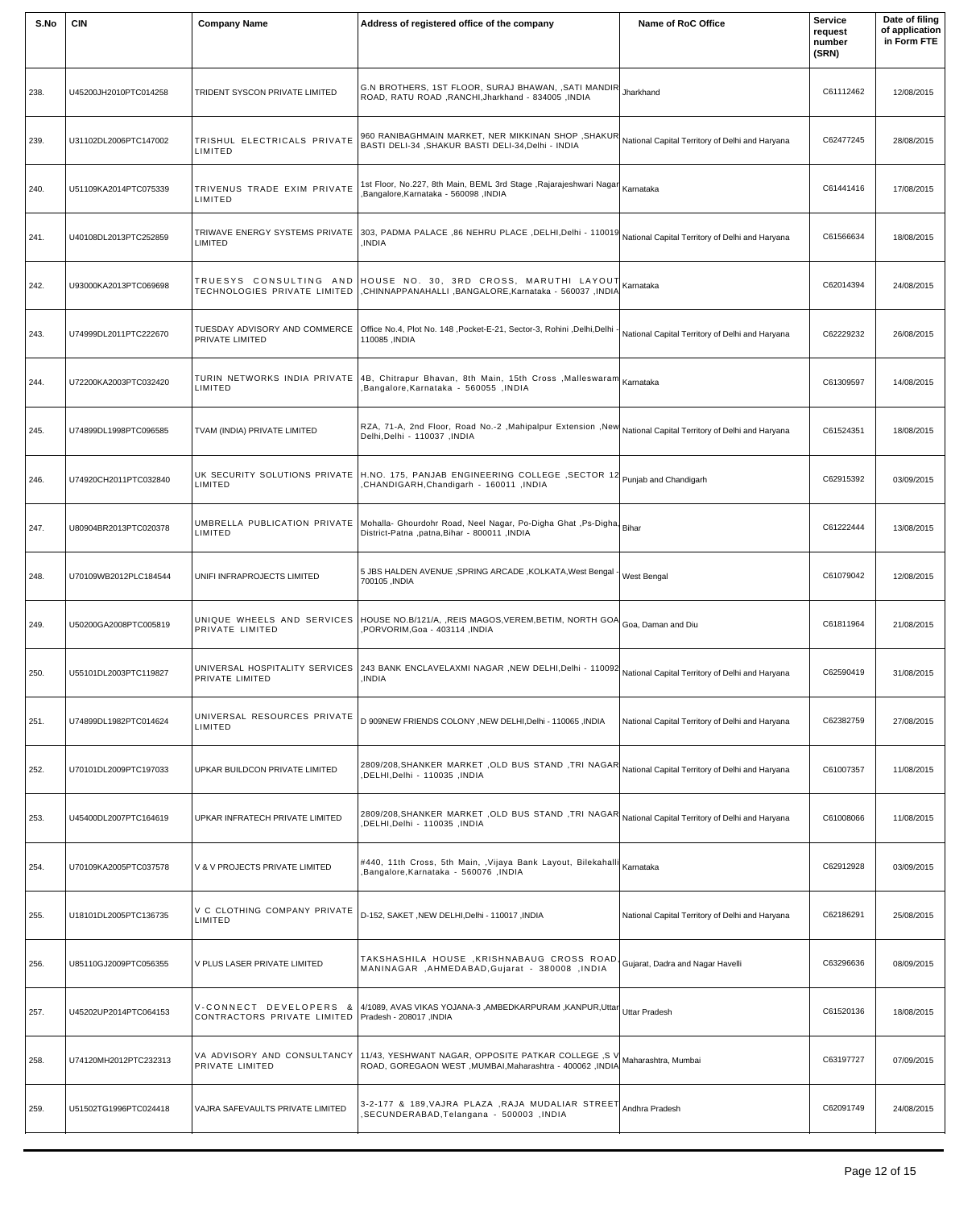| S.No | <b>CIN</b>            | <b>Company Name</b>                                          | Address of registered office of the company                                                                                                                       | Name of RoC Office                              | <b>Service</b><br>request<br>number<br>(SRN) | Date of filing<br>of application<br>in Form FTE |
|------|-----------------------|--------------------------------------------------------------|-------------------------------------------------------------------------------------------------------------------------------------------------------------------|-------------------------------------------------|----------------------------------------------|-------------------------------------------------|
| 260. | U74900DL2009PTC193990 | VALINUS CONSULTANTS PRIVATE<br>LIMITED                       | I JAIPUR ESTATE, ,NIZAMUDDIN EAST, ,NEW DELHI,Delhi - 110013 National Capital Territory of Delhi and Haryana<br>,INDIA                                            |                                                 | C61737045                                    | 20/08/2015                                      |
| 261. | U70101DL2004PTC126674 | VALUABLE ESTATES PRIVATE LIMITED                             | 1501-BWAZIR NAGAR ,KOTLA MUBARAKPUR ,NEW DELHI,Delhi<br>110003 ,INDIA                                                                                             | National Capital Territory of Delhi and Haryana | C61587739                                    | 18/08/2015                                      |
| 262. | U70101HR2009PTC038953 |                                                              | VAMDEVAY DEVELOPERS AND S.C.O. 61-62, IIND FLOOR, SWASTIK VIHAR , MANSA DEVI<br>PROMOTERS PRIVATE LIMITED COMPLEX, SECTOR 5 , PANCHKULA, Haryana - 134109 , INDIA | National Capital Territory of Delhi and Haryana | C61648242                                    | 19/08/2015                                      |
| 263. | U72900DL2007PTC161817 | VANDAM TECHNOLOGIES PRIVATE<br>LIMITED                       | 14-C, BLOCK AN, , SHALIMAR BAGH, RING ROAD, , DELHI, Delhi<br>110088 ,INDIA                                                                                       | National Capital Territory of Delhi and Haryana | C63244222                                    | 07/09/2015                                      |
| 264. | U33110HR2009PTC039328 | VARR HEALTHCARE PRIVATE LIMITED                              | VILLAGE MOHAMMADPUR P.O. GULAWAD ,TEHSIL HODAL National Capital Territory of Delhi and Haryana<br>PALWAL , PALWAL, Haryana - 121107, INDIA                        |                                                 | C62484605                                    | 28/08/2015                                      |
| 265. | U70100PB2006PTC029478 | PRIVATE LIMITED                                              | VASANT VIHAR INFRASTRUCTURES SCO 521, TOP FLOOR, SECTOR 70, MOHALI, Punjab - 160070, INDIA Punjab and Chandigarh                                                  |                                                 | C63167811                                    | 07/09/2015                                      |
| 266. | U65999TZ1995PTC006029 | PRIVATE LIMITED                                              | VASANTHAM SECURITIES (INDIA) AISWARYA COMMETRICAL CENTRE196/25, THIRUVENKATASAMY<br>ROAD, COIMBATORE, Tamil Nadu - 641009, INDIA                                  | Tamil Nadu, Coimbatore                          | C61709374                                    | 20/08/2015                                      |
| 267. | U74120TN2011PTC081495 | VECTOR AVIATION AND AEROSPACE<br>CONSULTANTS PRIVATE LIMITED | New No.17 / Old No.12, Krishnamachari Avenue ,Adyar ,Chennai,Tamil Tamil Nadu, Chennai, Andaman and Nicobar<br>Nadu - 600020, INDIA                               | Islands                                         | C62702667                                    | 01/09/2015                                      |
| 268. | U74990MH2012PTC226394 | VEDANAND EXPORTS PRIVATE LIMITED                             | B-1206, SAHYADRI TOWER , UPVAN LAYOUT, GOVIND NAGAR<br>NEXT TO UPVAN TOWER , MALAD EAST MUMBAI, Maharashtra - Maharashtra, Mumbai<br>400097, INDIA                |                                                 | C62183199                                    | 25/08/2015                                      |
| 269. | U65990MH1997PTC105527 | LIMITED                                                      | VEDANTA STOCK BROKERS PRIVATE S0 BASEMEN MONA SHOPPINGCENTRE J P RD ,ANDHERI (W) Maharashtra, Mumbai<br>,MUMBAI,Maharashtra - 400058, INDIA                       |                                                 | C62841143                                    | 02/09/2015                                      |
| 270. | U93000DL2012PTC241755 | LIMITED                                                      | . VEDINTELIS  CONSULTING  PRIVATE   2161/61, PVT NO- 306 ,T/F, NAIWALA, KAROL BAGH ,DELHI,Delhi<br>110005 .INDIA                                                  | National Capital Territory of Delhi and Haryana | C63049084                                    | 04/09/2015                                      |
| 271. | U45201KL2013PTC033385 | VEEYAR HOMES PRIVATE LIMITED                                 | ROOM NO XXIX/666/11 , HAMRIYA REGENCY BUILDING, 1 ST Kerala and Lakshadweep<br>FLOOR, SHORNUR ROAD, THRISSUR, Kerala - 680022, INDIA                              |                                                 | C62263512                                    | 26/08/2015                                      |
| 272. | U65991TN1990PTC019924 | VELAN HOLDINGS P LTD.                                        | 15A, II MAIN ROADINDIRA NAGAR ,ADYAR, ,MADRAS-600020,Tamil Tamil Nadu, Chennai, Andaman and Nicobar<br>Nadu - 600020, INDIA                                       | Islands                                         | C62649918                                    | 01/09/2015                                      |
| 273. | U74900UP2011PTC043745 | VERBENA VISION MARKETING PRIVATE<br>LIMITED                  | 375, MAHUI SUGHARPUR, SHIWAJI NAGAR, , PO SHIVPURI NEW<br>COLONY, RUSTAMPUR, GORAKHPUR, Uttar Pradesh - 273001 Uttar Pradesh<br>INDIA,                            |                                                 | C62371513                                    | 27/08/2015                                      |
| 274. | U51396UP1997PLC022214 | VERMAN ENTERPRISES LIMITED                                   | 83 SUTHRA SHAHI , MUZAFFARNAGAR , U P, Uttar Pradesh - 251002 Uttar Pradesh<br>INDIA,                                                                             |                                                 | C61987152                                    | 23/08/2015                                      |
| 275. | U74120DL2010PTC199643 | VFM MARKETPLACE PRIVATE LIMITED                              | IC-6 6333 , VASANT KUNJ ,NEW DELHI,Delhi - 110070 ,INDIA                                                                                                          | National Capital Territory of Delhi and Haryana | C62028436                                    | 24/08/2015                                      |
| 276. | U80904TG2011PTC073134 | VGILLANT EDUCATIONAL INSTITUTIONS<br>PRIVATE LIMITED         | FLAT NO.405, TULIPS APARTMENTS, ,6-3-655, SOMAJIGUDA,<br>NEAR CIVIL SUPPLIES BHAVAN, HYDERABAD, Telangana - 500082 Andhra Pradesh<br>,INDIA                       |                                                 | C62247846                                    | 26/08/2015                                      |
| 277. | U25209GJ1997PTC032741 | VIDISHA POLYMERS PRIVATE LIMITED                             | 26 MAYURPANKH SOCIETYOPP PARUL FLATS NR UMIYA , VIJAY Gujarat, Dadra and Nagar Havelli<br>BUS STOP SATELITE ROAD, AHMEDABAD, Gujarat - 380015, INDIA              |                                                 | C61878344                                    | 21/08/2015                                      |
| 278. | U45200MH2011PTC222445 | VIHAAN CONSTRUCTION &<br>INFRASTRUCTURE PRIVATE LIMITED      | A/305 JAWAHARLAL JAWAHAR NAGAR CHS LTD, OPP<br>SIDDHESHWAR TEMPLE, B P CROSS RD NO 5 TALAO RD Maharashtra, Mumbai<br>BHAYENDER EAST, Maharashtra - 401105, INDIA  |                                                 | C62182563                                    | 25/08/2015                                      |
| 279. | U45203JH2010PTC013934 | VIJAY KANT PANDEY CONSTRUCTIONS<br>PRIVATE LIMITED           | Adarsh Nagar, Pandra, Hehal, Ranchi, Jharkhand - 834005, INDIA                                                                                                    | Jharkhand                                       | C61166336                                    | 13/08/2015                                      |
| 280. | U05110TZ1993PLC004316 | VIJAYESWARI EXPORTS LIMITED                                  | 694AVANASHI ROAD ,PAPPANAICKENPALAYAM Tamil Nadu, Coimbatore<br>COIMBATORE,Tamil Nadu - 641037 ,INDIA                                                             |                                                 | C61199170                                    | 13/08/2015                                      |
| 281. | U51410MH2003PTC142325 | LIMITED                                                      | VIKAS LPG CNG GAS KITS PRIVATE 2 GANRAJ COMPLEX, NEAR KANNAMWAR BRIDGE NEW MUMBAI-Maharashtra, Mumbai<br>AGRA RD, NASHIK, Maharashtra - 422005, INDIA             |                                                 | C62251020                                    | 26/08/2015                                      |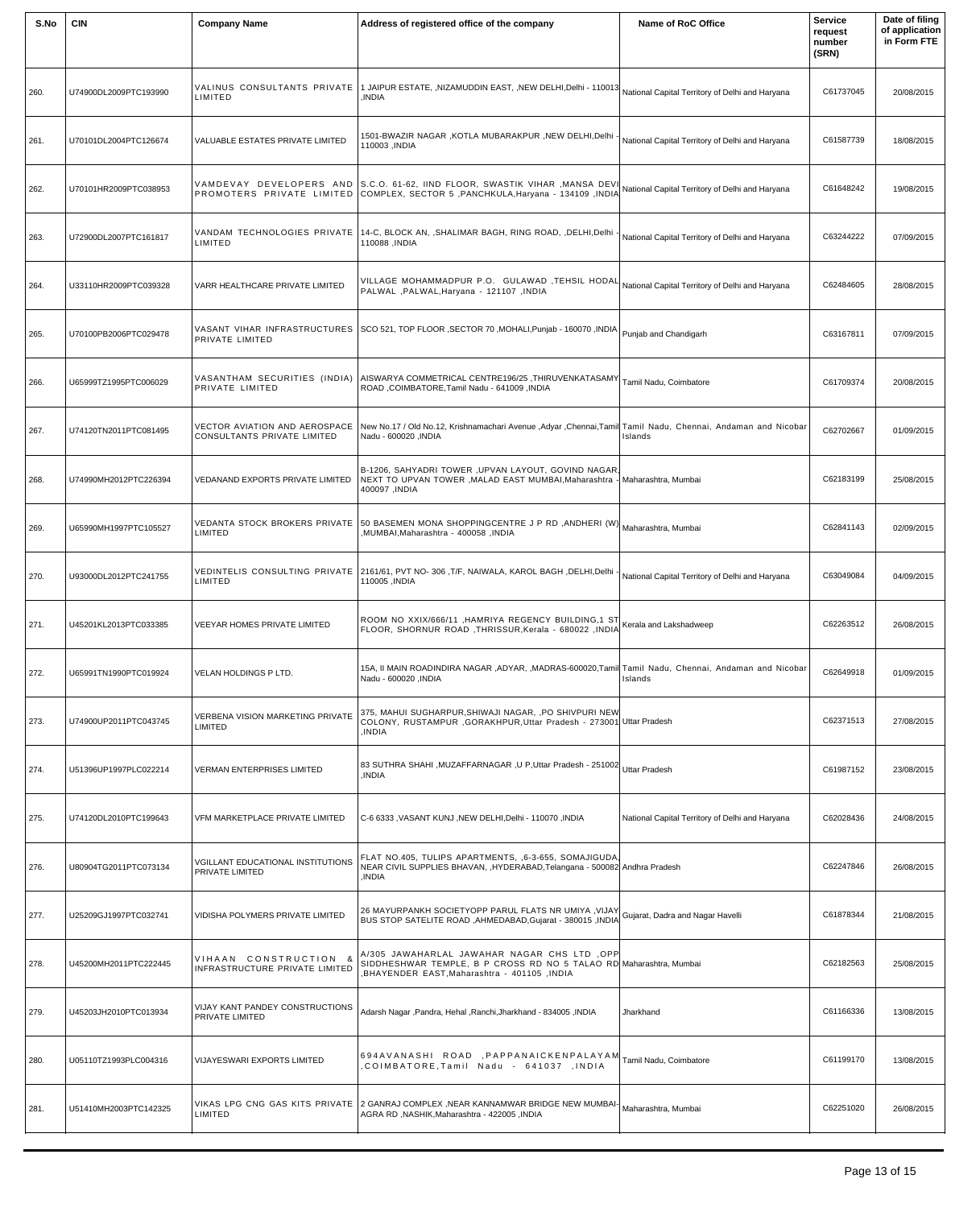| S.No | <b>CIN</b>            | <b>Company Name</b>                              | Address of registered office of the company                                                                                                                                                  | <b>Name of RoC Office</b>                       | <b>Service</b><br>request<br>number<br>(SRN) | Date of filing<br>of application<br>in Form FTE |
|------|-----------------------|--------------------------------------------------|----------------------------------------------------------------------------------------------------------------------------------------------------------------------------------------------|-------------------------------------------------|----------------------------------------------|-------------------------------------------------|
| 282. | U29260TN2005PLC099850 | VINCI WEAVING LOOMS LIMITED                      | 44/7, Krishnasree Enclave, ,1st Main Road, Gandhi Nagar, Adyar Tamil Nadu, Chennai, Andaman and Nicobar<br><b>Chennai,Tamil Nadu - 600020 ,INDIA</b>                                         | Islands                                         | C62523295                                    | 29/08/2015                                      |
| 283. | U17214DL2013PTC253528 | VISHESHH NEEDLE ART PRIVATE<br>LIMITED           | B-7, PHASE-II, ,MAYAPURI INDUSTRIAL AREA, ,DELHI,Delhi<br>110064 ,INDIA                                                                                                                      | National Capital Territory of Delhi and Haryana | C61002374                                    | 11/08/2015                                      |
| 284. | U63040RJ2013PTC041766 | VISHNOI VENTURE PRIVATE LIMITED                  | HIRANI COMPLEX , RANIWARA ROAD , SANCHORE, Rajasthan<br>343041, INDIA                                                                                                                        | Rajasthan                                       | C61940078                                    | 22/08/2015                                      |
| 285. | U85110KA1997PTC022082 | VISHNU HOSPITALS PRIVATE LIMITED                 | THYAGARAJA NAGARCHITRADURGA ROAD ,CHALLAKERE Kamataka<br>INDIA, CHALLAKERE., Karnataka - 577522,                                                                                             |                                                 | C62428594                                    | 28/08/2015                                      |
| 286. | U45200MH2005PTC156405 | VISION ARCHITECTURAL SERVICES<br>PRIVATE LIMITED | 49/2358 BANDRA SAIKRUPA CHS LTGANDHI NAGAR OPP M, I G Maharashtra, Mumbai<br>CLUB BANDRA E, MUMBAI, Maharashtra - 400051, INDIA                                                              |                                                 | C62220249                                    | 26/08/2015                                      |
| 287. | U72200KA2006PTC040916 |                                                  | VISION CATALYST SOFTWARE NO 8 AND 9 VINAYAKA BUILDING IST FLOOR , IST CROSS Kamataka<br>SERVICES INDIA PRIVATE LIMITED SAMPIGE ROAD MALLESWARAM BANGALORE Karnataka - 560003<br><b>INDIA</b> |                                                 | C62013743                                    | 24/08/2015                                      |
| 288. | U70109DL2010PTC207680 | VIVAAN REALTORS PRIVATE LIMITED                  | 240 SAINIK VIHAR, PITAMPURA, DELHI, Delhi - 110034, INDIA                                                                                                                                    | National Capital Territory of Delhi and Haryana | C62800594                                    | 02/09/2015                                      |
| 289. | U52330DL2010PTC209075 | VIVIM INDIA TRADE PRIVATE LIMITED                | A-36, FRIENDS COLONY EAST, NEW DELHI, Delhi - 110065, INDIA                                                                                                                                  | National Capital Territory of Delhi and Haryana | C62442090                                    | 28/08/2015                                      |
| 290. | U18109PB2013PTC037744 | VOLCANIC GARMENTS PRIVATE<br>LIMITED             | PLOT NO. 8, MASTER COLONY, GALI NO. 11, NEW SHIVPURI Punjab and Chandigarh<br>(GANESHPURI), LUDHIANA, Punjab - 141008, INDIA                                                                 |                                                 | C62022629                                    | 24/08/2015                                      |
| 291. | U74900MH2011PTC217292 | LIMITED                                          | VOLGUS ENTERTAINMENT PRIVATE 4B/104, Patliputra Nagar, MHADA, New Link Road ,Goregaon West Maharashtra, Mumbai<br>MUMBAI, Maharashtra - 400102, INDIA                                        |                                                 | C61636817                                    | 19/08/2015                                      |
| 292. | U27100KA2008PTC046109 | VRUSHI ENTERPRISES PRIVATE<br>LIMITED            | Door No. 337/31, Nehru Colony , Near Sahakara Kalyan Mantap Karnataka<br>,Hospet,Karnataka - 583203 ,INDIA                                                                                   |                                                 | C62858956                                    | 02/09/2015                                      |
| 293. | U24239TN2010PTC074425 | VS HOMES HEALTH PRIVATE LIMITED                  | S-4. SIDCO INDUSTRIAL ESTATE, , SEMANDALAM Tamil Nadu, Chennai, Andaman and Nicobar<br>CUDDALORE,Tamil Nadu - 607001 ,INDIA                                                                  | Islands                                         | C62422654                                    | 28/08/2015                                      |
| 294. | U70102UP2012PTC053010 | VSVP REALTECH PRIVATE LIMITED                    | 105, BHA Millenium Towers, ,Plot no. B-9/17, Sector 62, ,Noida,Uttar Uttar Pradesh<br>Pradesh - 201301, INDIA                                                                                |                                                 | C61060562                                    | 12/08/2015                                      |
| 295. | U72200TG2006PTC050798 | VVN INFOLABS PRIVATE LIMITED                     | 10-2-289/21 , SANTHI NAGAR, MASAB TANK Andhra Pradesh<br>HYDERABAD,Telangana - 500028 ,INDIA,                                                                                                |                                                 | C62755848                                    | 01/09/2015                                      |
| 296. | U45400DL2008PTC174995 | VVSA BUILDCON PRIVATE LIMITED                    | B-1/281, JANAK PURI, NEW DELHI, Delhi - 110058, INDIA                                                                                                                                        | National Capital Territory of Delhi and Haryana | C61970372                                    | 22/08/2015                                      |
| 297. | U74120UP2011PTC047704 | VWIN BUSINESS SOLUTIONS PRIVATE<br>LIMITED       | 19-D MALVIYA ROAD, GEORGE TOWN, ALLAHBAD, Uttar Pradesh<br>211003, INDIA                                                                                                                     | Uttar Pradesh                                   | C63061840                                    | 04/09/2015                                      |
| 298. | U74900PN2010PTC137478 | WADKARS EXIM PRIVATE LIMITED                     | D - 1101, CRYSTAL GARDEN SUR NO.134, NR. WHISPERING, OF<br>ROLLING HILLS, BANER LINK ROAD, PASHAN, , PUNE, Maharashtra - Maharashtra, Pune<br>411021, INDIA                                  |                                                 | C62066790                                    | 24/08/2015                                      |
| 299. | U64200DL2013PTC252014 | WELKIN TELEVENTURE PRIVATE<br>LIMITED            | A-7-8-9, Samart Bhawan, ,Ranjit Nagar,Commercial Complex ,New National Capital Territory of Delhi and Haryana<br>Delhi, Delhi - 110008, INDIA                                                |                                                 | C62824446                                    | 02/09/2015                                      |
| 300. | U50300RJ2010PTC033726 | WHEEL DRIVE AUTOMOBILES PRIVATE<br>LIMITED       | A-14 & 15, BHAGAT SINGH COLONY ,BHIWADI,Rajasthan - 301019 Rajasthan<br>INDIA.                                                                                                               |                                                 | C63241467                                    | 07/09/2015                                      |
| 301. | U22219KA2014PTC074418 | WIDEREACH MEDIA PRIVATE LIMITED                  | BM 219, 3rd Floor, 3rd Cross Kasturinagar, ,Bangalore Karnataka<br>Bangalore, Karnataka - 560043, INDIA                                                                                      |                                                 | C62909718                                    | 03/09/2015                                      |
| 302. | U74910TG2011PTC075527 | PRIVATE LIMITED                                  | WINNING WAY CONSULTING SERVICES H.NO.16-11-511/D/412 ,SHALIVAHANA NAGAR, MOOSARAMBAG Andhra Pradesh<br>HYDERABAD, Telangana - 500036, INDIA                                                  |                                                 | C62925680                                    | 03/09/2015                                      |
| 303. | U74140GJ2013PTC076398 | WINSCOPE INTERIOR DESIGNERS<br>PRIVATE LIMITED   | 102, 1ST FLOOR, ATP ARCADE, B/S NATIONAL HANDLOOM , OFF<br>CG ROAD NAVRANGPURA , AHMEDABAD, Gujarat - 380006 , INDIA                                                                         | Gujarat, Dadra and Nagar Havelli                | C61244448                                    | 13/08/2015                                      |